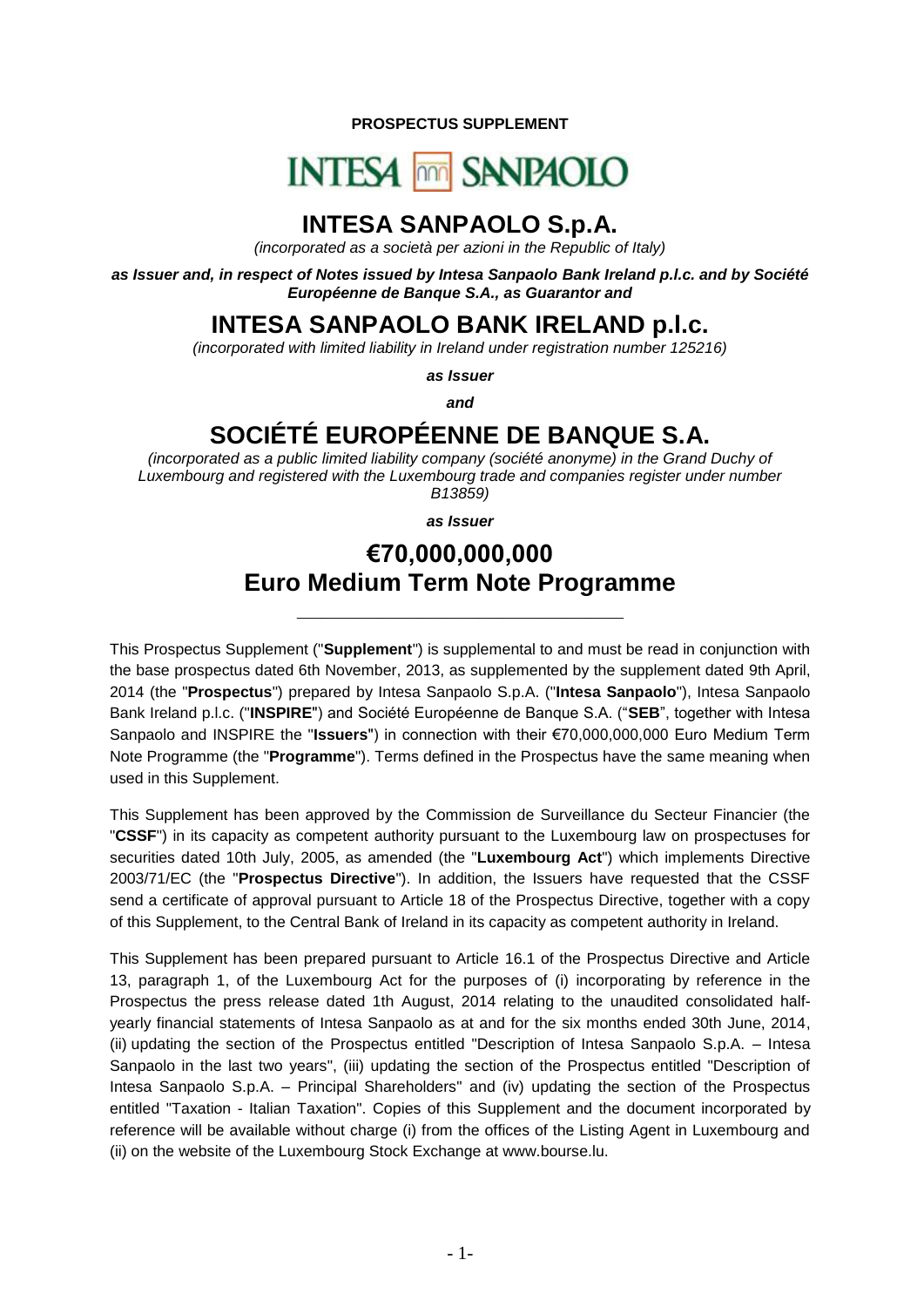In accordance with Article 13, paragraph 2 of the Luxembourg Act, investors who have already agreed to purchase or subscribe for securities to which the Prospectus relates before this Supplement is published have the right, exercisable before the end of the period of two working days beginning with the working day after the publication of this Supplement, to withdraw their acceptances, such period expiring at the close of business on 18 August 2014.

The date of this Supplement is 13 August, 2014.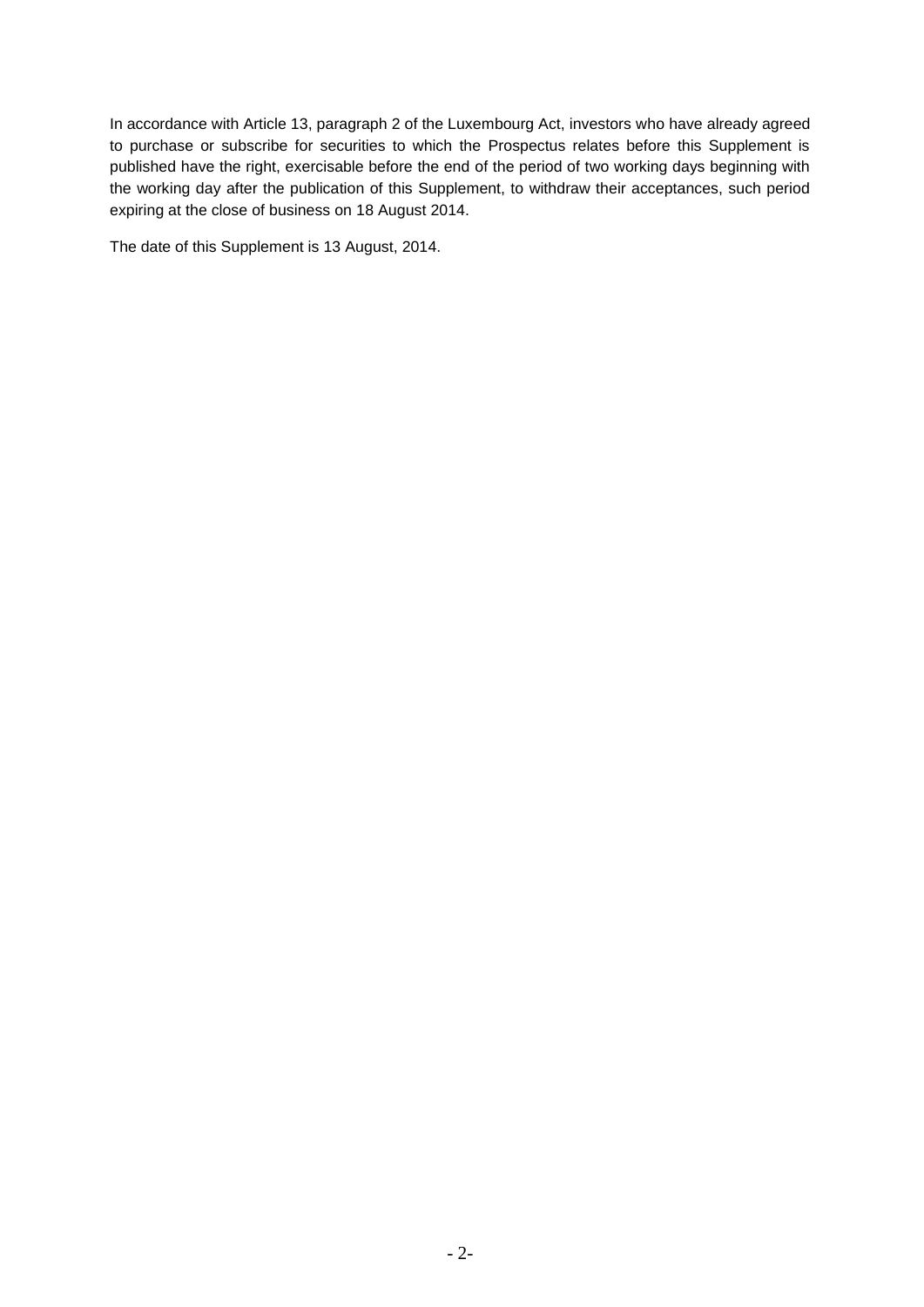Each of Intesa Sanpaolo, INSPIRE and SEB accept responsibility for the information contained in this Supplement and declare that, having taken all reasonable care to ensure that such is the case, the information contained in this Supplement is, to the best of its knowledge, in accordance with the facts and contains no omission likely to affect the import of such information.

Save as disclosed in this Supplement, there has been no other significant new factor and there are no material mistakes or inaccuracies relating to information included in the Prospectus which is capable of affecting the assessment of Notes issued under the Programme since the publication of the Prospectus. To the extent that there is any inconsistency between (i) any statement in this Supplement including any statement incorporated by reference into the Prospectus by this Supplement, and (ii) any other statement in or incorporated by reference into the Prospectus, the statements in this Supplement will prevail.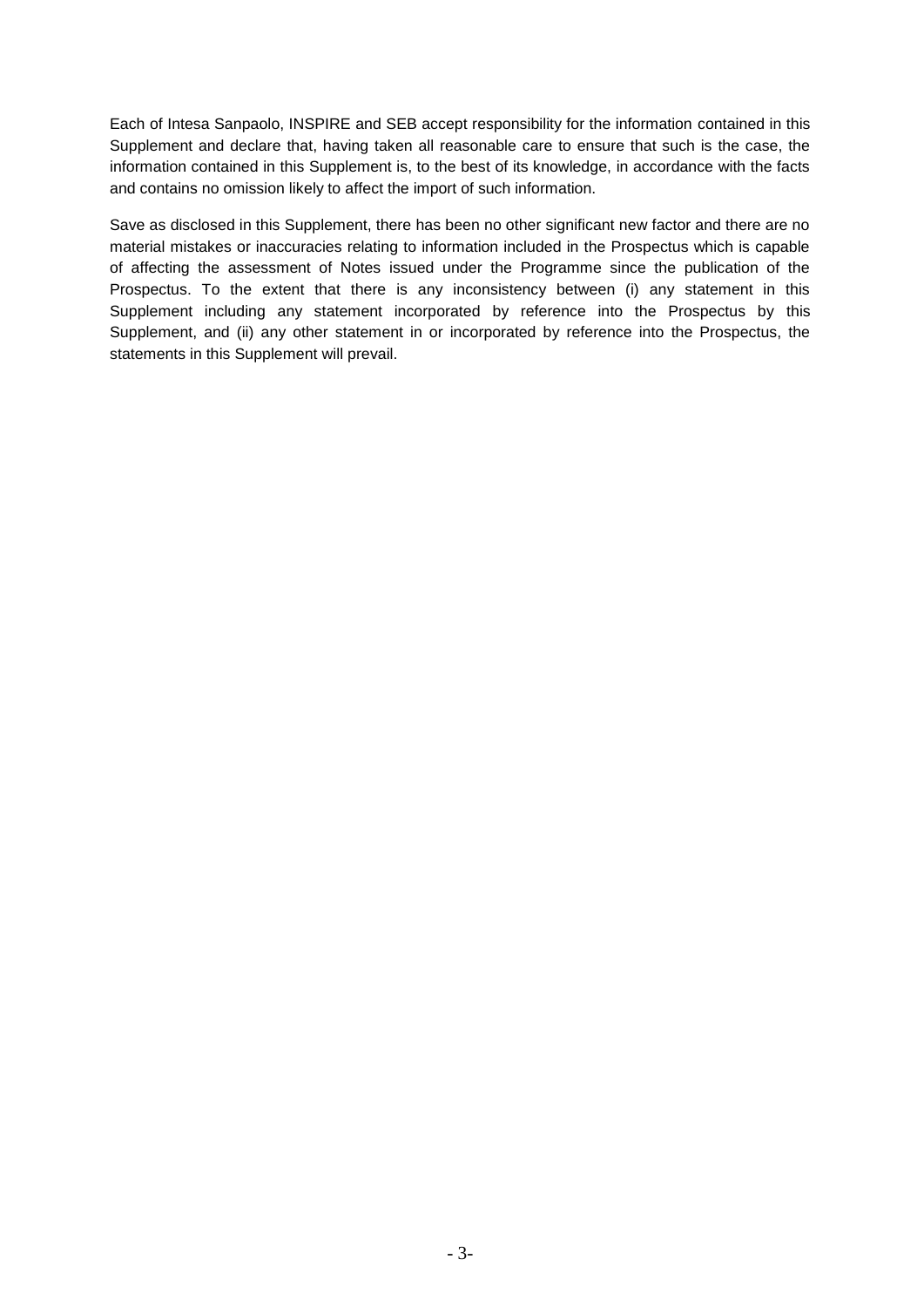# **INFORMATION INCORPORATED BY REFERENCE**

*The information set out below supplements the section of the Prospectus entitled "Information Incorporated by Reference" on pages 27 to 29 of the Prospectus.*

The press release issued by Intesa Sanpaolo on 1th August, 2014 and entitled "Intesa Sanpaolo: Consolidated Results at June 30<sup>th</sup> 2014" (the "**Press Release**"), having previously been published and filed with the CSSF, is incorporated by reference in and forms part of this Supplement and shall, by virtue of this Supplement, be deemed to be incorporated by reference in, and form part of, the Prospectus.

For ease of reference, the table below sets out page references for specific items of information contained in the Press Release.

The Press Release will be published on the Luxembourg Stock Exchange website at *www.bourse.lu.*

| $\mathbf{1}$ . | Reclassified consolidated statement of income                                 | Page 21 |
|----------------|-------------------------------------------------------------------------------|---------|
| 2.             | Quarterly development of the reclassified consolidated statement of<br>income | Page 22 |
| 3.             | Reclassified consolidated balance sheet                                       | Page 23 |
| 4.             | Quarterly development of the reclassified consolidated balance sheet          | Page 24 |
| 5.             | Breakdown of financial highlights by business area                            | Page 25 |

The information incorporated by reference that is not included in the cross-reference list above is considered as additional information and is not required by the relevant schedules of Regulation (EC) 809/2004 (as amended).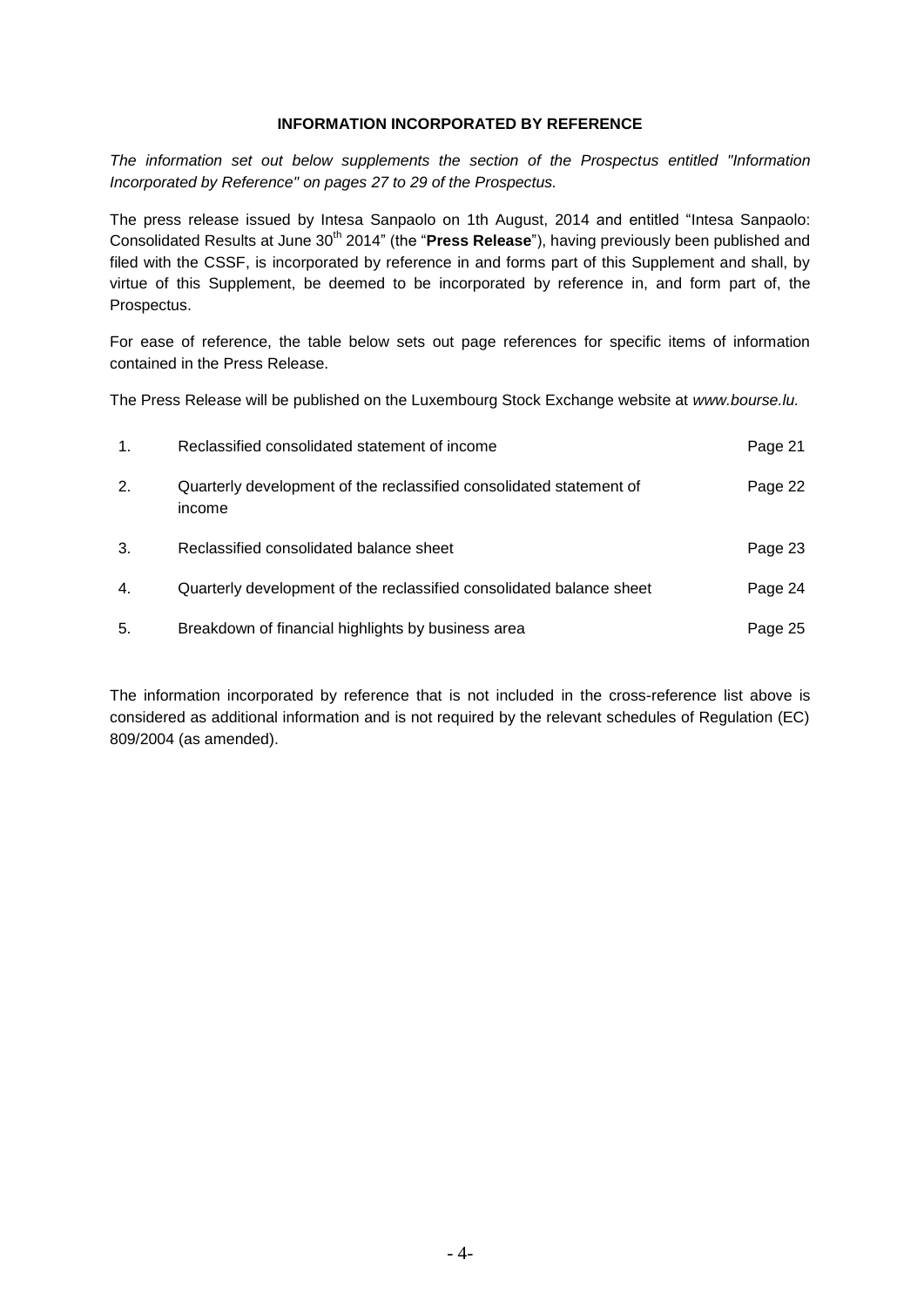# **DESCRIPTION OF INTESA SANPAOLO S.P.A.**

*The paragraph headed "Intesa Sanpaolo in the last two years" on pages 90-93 of the Prospectus shall be deleted in its entirety and replaced by the following:*

#### "**Intesa Sanpaolo in 2013 and 2014**

On 11th April 2013, Intesa Sanpaolo and the Trade Unions signed an agreement to facilitate the exit of a further 600 employees. The agreement envisaged the possibility for employees who at that date had met the A.G.O. pension requirements, or who would do so by 31th December 2013, to retire on 1st July 2013, or subsequently to that date upon meeting the requirements, up until 31st December 2013. Furthermore, employees who meet the pension requirements by 30th September 2017 are offered the possibility of using the Solidarity Allowance for a maximum period of 36 months.

On expiry of the time limits for joining the exit agreement, 252 employees had accepted it; of these, 97 already met the minimum retirement requirements or would meet them by the end of 2013, while 155 accessed the Solidarity Allowance.

A supplemental agreement was signed on 2nd July 2013, in compliance with the provisions set out in the Agreement of 11th April 2013, and in order to achieve the objectives pursued, expanding the group of employees eligible for the Solidarity Allowance. Employees wishing to take advantage of this exit option could apply for the scheme by 16th September 2013.

A subsequent agreement of 8th October 2013 extended the deadline from 16th September to 31st October 2013.

At the end of this second round, the proposal had been accepted by a further 201 persons.

The cost of the exit incentive and of supporting the early retirement of these employees was approximately 66 million euro (before discounting and before taxes), which were charged to the income statement for 2013.

At the beginning of July, Intesa Sanpaolo launched a bid to purchase its senior notes. The transaction allowed optimisation of the bank's liabilities profile, reducing excess amounts and modifying the related timing distribution. With an offer of 2,247 million euro, the final total of notes delivered was 1,493 million euro, corresponding to a total purchase amount of 1,510 million euro. As a consequence of the buyback finalisation, the Intesa Sanpaolo Group registered a positive contribution in the year, including the positive impact of the unwinding of interest rate derivatives, of approximately 106 million euro gross (71 million euro net of the tax effect).

In August, Intesa Sanpaolo carried out an exchange of existing subordinated notes (exchange offer) with newly issued Tier 2 subordinated notes in euro, with maturity on 13th September 2023. The transaction was finalised on 13th September. At the end of the offer, the aggregate nominal value of the notes offered by the holders and accepted for the exchange was 1,428 million euro. Consequently, as at the settlement date, Intesa Sanpaolo issued an aggregate nominal value of new notes amounting to 1,446 million euro. As a consequence of finalisation of the exchange, the Intesa Sanpaolo Group registered a positive contribution of 87 million euro to its pre-tax income and of 58 million euro to its net income in the third quarter of 2013.

On 24th September 2013, Telco's shareholders entered into an agreement amending the shareholders' agreement relating to Telco for the purposes of recapitalising and refinancing the company. The overall impact of the investment in Telco in the 2013 consolidated income statement of Intesa Sanpaolo was thus negative in the amount of 80 million euro.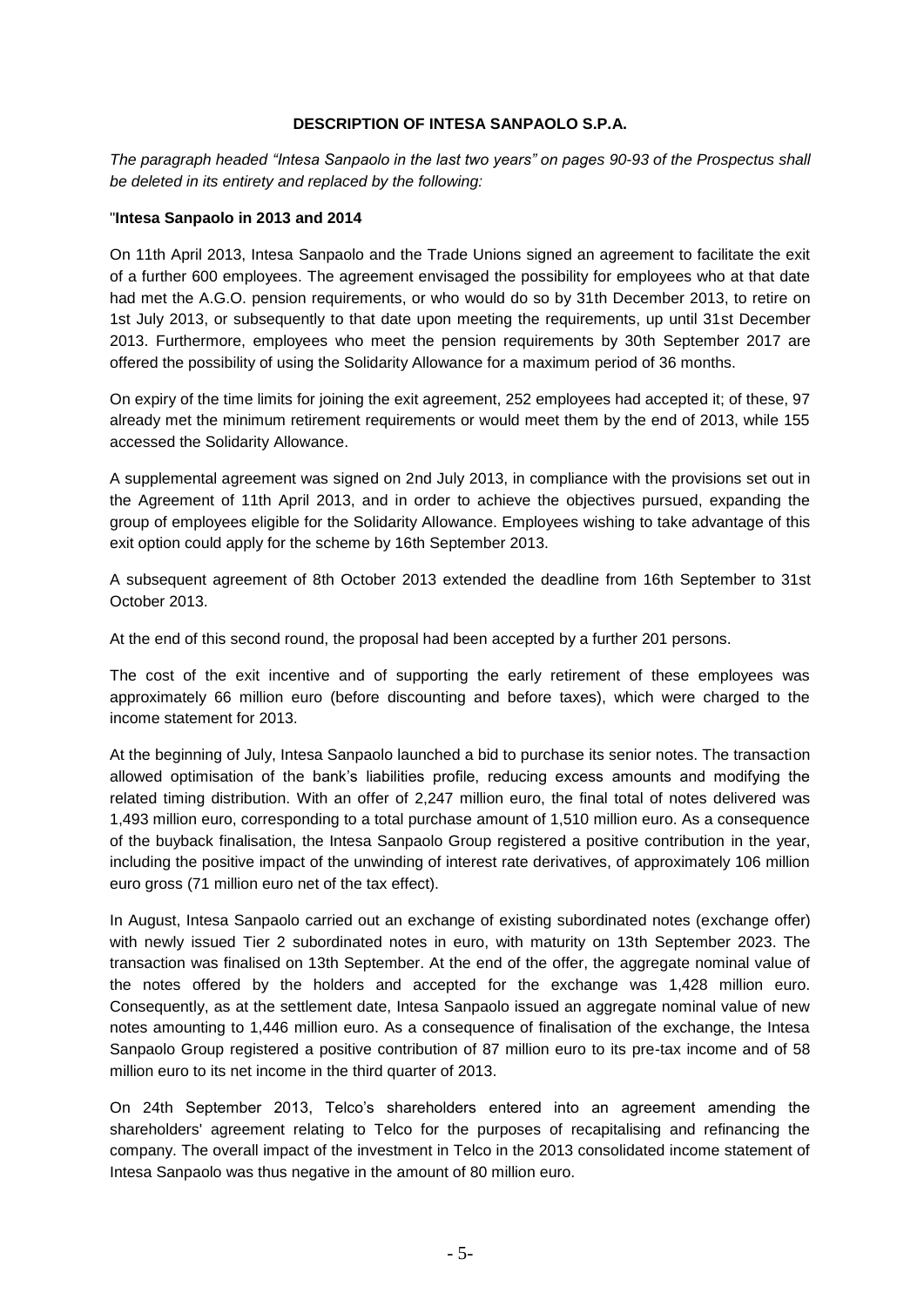On 15th October, the Management Board of Intesa Sanpaolo adopted the following detailed action plan in favour of Alitalia: first, to subscribe to the increase in the share capital of the Company for an amount of 26 million euro (proportionate to Intesa Sanpaolo's stake in Alitalia); second, to guarantee the underwriting of up to 50 million euro of any unsubscribed shares subject to certain conditions, which later occurred; third, to grant an advance of up to 50 million euro under the aforementioned underwriting commitment. In the 2013 financial statements of the Intesa Sanpaolo Group, in the light of the current complex situation of the sector, marked by a high degree of uncertainty, it was deemed appropriate to value the stake with a prudential approach, pending developments in the current negotiations. Consequently, impairment of about 61 million euro was recognised, as well as losses of 35 million euro, both certain and estimated on the basis of the available data.

On 11th November, Intesa Sanpaolo completed the sale of approximately 21 million ordinary shares in Assicurazioni Generali, corresponding to approximately 1.3% of this company's share capital, at a price of 16.60 euro per share in an accelerated bookbuilt offering. The total consideration was approximately 348 million euro, yielding for Intesa Sanpaolo a positive contribution to its consolidated net income of approximately 63 million euro. By completing this transaction, Intesa Sanpaolo sold its entire stake in Assicurazioni Generali, reporting for the fourth quarter a positive contribution to consolidated net income of approximately 82 million euro. The total contribution of this stake to net income for 2013, which takes into account the impairment of 58 million euro recognised in the halfyearly report as at 30th June, was about 24 million euro.

On 2nd December 2013, Intesa Sanpaolo (jointly with other shareholders) executed with Fondo Strategico Italiano, F2i SGR and Orizzonte SGR sale-and-purchase agreements concerning the sale of 59.3% of the share capital of SIA (28.9% of which is held by the Intesa Sanpaolo Group). The price was determined on the basis of a valuation of 100% of the SIA capital equal to 765 million euro; the transaction was completed on 28th May 2014. The Intesa Sanpaolo Group's consolidated net income has recorded a positive contribution of approximately €170 million from the transaction.

Again in December, the third amending agreement was signed in respect of the existing agreements between the company Carlo Tassara S.p.A. and the lending banks as part of a restructuring plan to enable the company to better enhance the assets under disposal, the proceeds of which will be used to repay its financial debt. With regard to the overall gross exposure towards Carlo Tassara, Intesa Sanpaolo recognised a 497 million euro adjustment (including 67 million euro recognised in the 2013 financial statements), considered suitable to cover the Bank's total exposure.

Finally, on 16th May 2013 EBA recommended supervisory authorities to conduct asset quality reviews on major EU banks, the objective being to review the banks' classifications and valuations of their assets so to help dispel concerns over the deterioration of asset quality due to macroeconomic conditions in Europe. On 23rd October 2013, the ECB announced that, together with the national competent authorities responsible for conducting bank supervision, it would carry out a comprehensive assessment of the banking system, pursuant to the regulations on the Single Supervisory Mechanism (EU Council Regulation no. 1024/2013 of 15th October 2013) that became effective on 3rd November 2013. This activity will take place during 2014 and will involve the major European banks, including the Intesa Sanpaolo Group.

As to important events after the close of the year 2013, we report that on 23rd January 2014 Intesa Sanpaolo signed an agreement concerning the sale of 100% of the capital of its Ukrainian subsidiary Pravex-Bank to CentraGas Holding Gmbh for a consideration of 74 million euro. Finalisation of the transaction is subject to regulatory approval being obtained and is expected to take place within the next few months. As a result, the consolidated income statement will record a negative contribution of 38 million euro after tax (calculated on the basis of the subsidiary's shareholders' equity as at 31st December 2013), plus, at the time of finalising the transaction, the effect of the release of foreign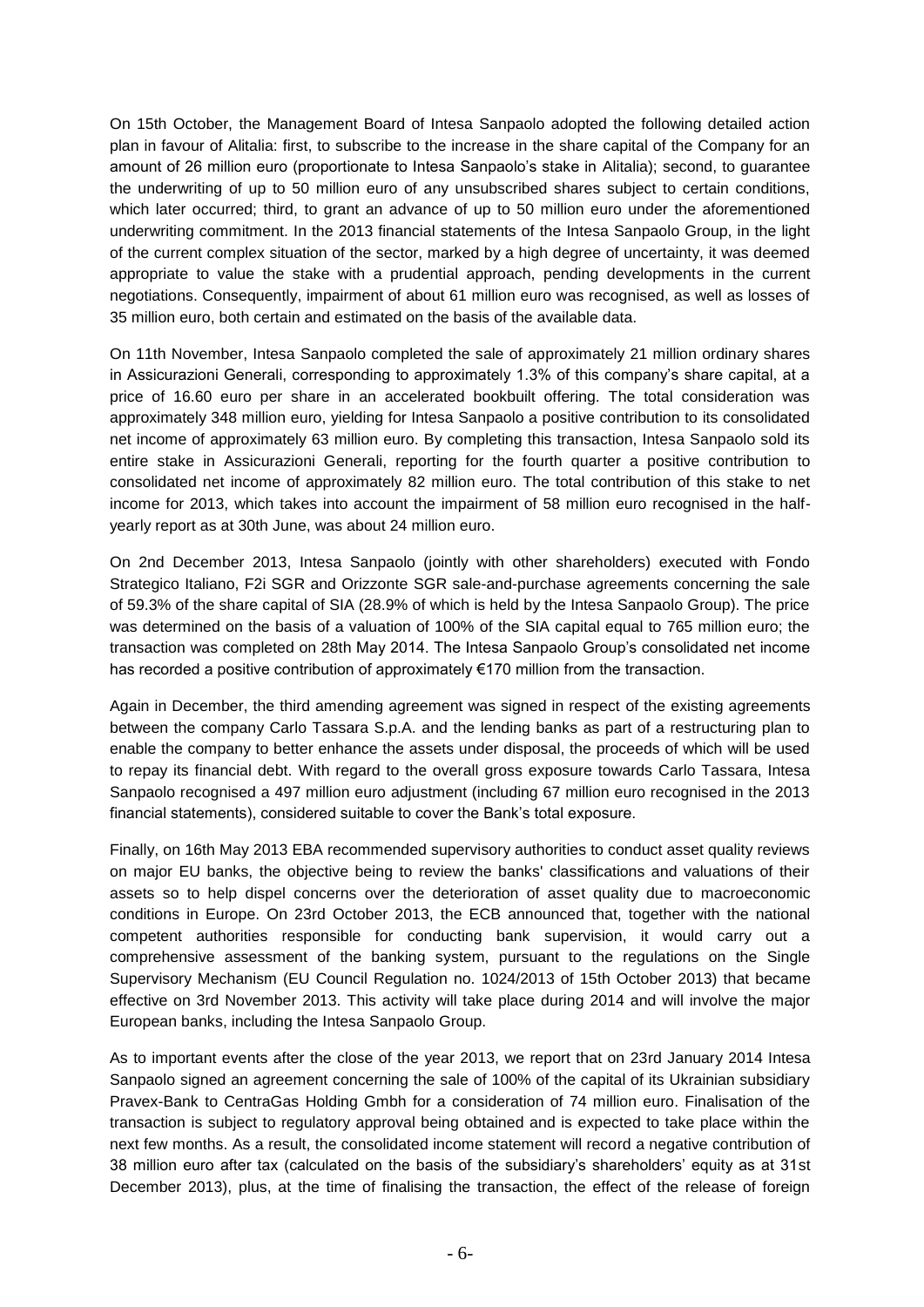exchange differences from the related valuation reserve, which will be negative in the amount of 60 million euro. The evidence of a transaction price lower than the carrying amount, which constitutes an impairment indicator, led to recognition of the loss already in the 2013 financial statements, with the exception of the effect linked to the exchange rate reserve, for which IAS 21 requires recognition in the income statement only at the time of disposal.

Furthermore, the Intesa Sanpaolo Group has signed a binding memorandum of understanding concerning the sale of the stake held by subsidiary Intesa Sanpaolo Vita in the Chinese insurance company Union Life (representing 19.9% of the latter's capital) for a consideration of 146 million euro. This transaction will generate a positive contribution of approximately 30 million euro after tax to the consolidated income statement. It is subject to prior authorisation being obtained from local supervisory bodies.

On 6th March, Intesa Sanpaolo completed the sale of approximately 7 million ordinary shares held in Pirelli & C., corresponding to approximately 1.5% of the Company's voting share capital and representing the entire stake held. The sale was made at a price of 12.48 euro per share in an accelerated bookbuilt offering.

The total value was 89.3 million euro, representing a positive contribution to consolidated net income for Intesa Sanpaolo of approximately 55 million euro recognised in the income statement of the first quarter of 2014.

On 30th June, following the approval obtained at the shareholders' meeting of NH Hotel Group S.A. (formerly NH Hoteles S.A., hereinafter "NH") on 26th June 2014 regarding the capital increase reserved for Intesa Sanpaolo through the issue of 42,000,000 new ordinary shares of NH at a price of 4.70 euro per share, Intesa Sanpaolo executed the capital increase by contributing its entire shareholding owned in NH Italia S.p.A., representing 44.5% of the latter's share capital, to NH. Intesa Sanpaolo's consolidated net income has recorded a positive contribution of 47 million euro from the transaction.

On 10th July, Nuove Partecipazioni S.p.A. ("NP"), Intesa Sanpaolo S.p.A. ("ISP"), UniCredit S.p.A. ("UC"), Clessidra SGR S.p.A., on behalf of Fondo Clessidra Capital Partner II ("Clessidra"), and Long-Term Investments Luxembourg S.A., a company designated by Rosneft Oil Company, as investor in Camfin S.p.A. (the "Strategic Investor") finalised a transaction concerning Camfin S.p.A. by which the Strategic Investor purchased for a total consideration of 552.7 million euro: i) from Clessidra, the entire share capital of Lauro 54 and, therefore, the indirect stake representing 24.06% of Lauro 61/Camfin share capital; ii) from each of ISP and UC, a stake representing 12.97% of Lauro 61/Camfin share capital. Intesa Sanpaolo's consolidated net income has recorded a positive contribution of 44 million euro from the transaction.

On 21st July 2014, Intesa Sanpaolo announced that its Hungarian subsidiary CIB Bank and the Group are impacted by a law approved in Hungary on 4th July 2014 and published on 18th July 2014, which regards the local banking sector. The enactment of this law entails a negative impact on the Intesa Sanpaolo Group's consolidated net income for the second quarter of 2014 of approximately €65 million, resulting from customer reimbursement in relation to the abolition, and the consequent retroactive correction, of the bid/offer spreads applied to retail foreign-currency loans."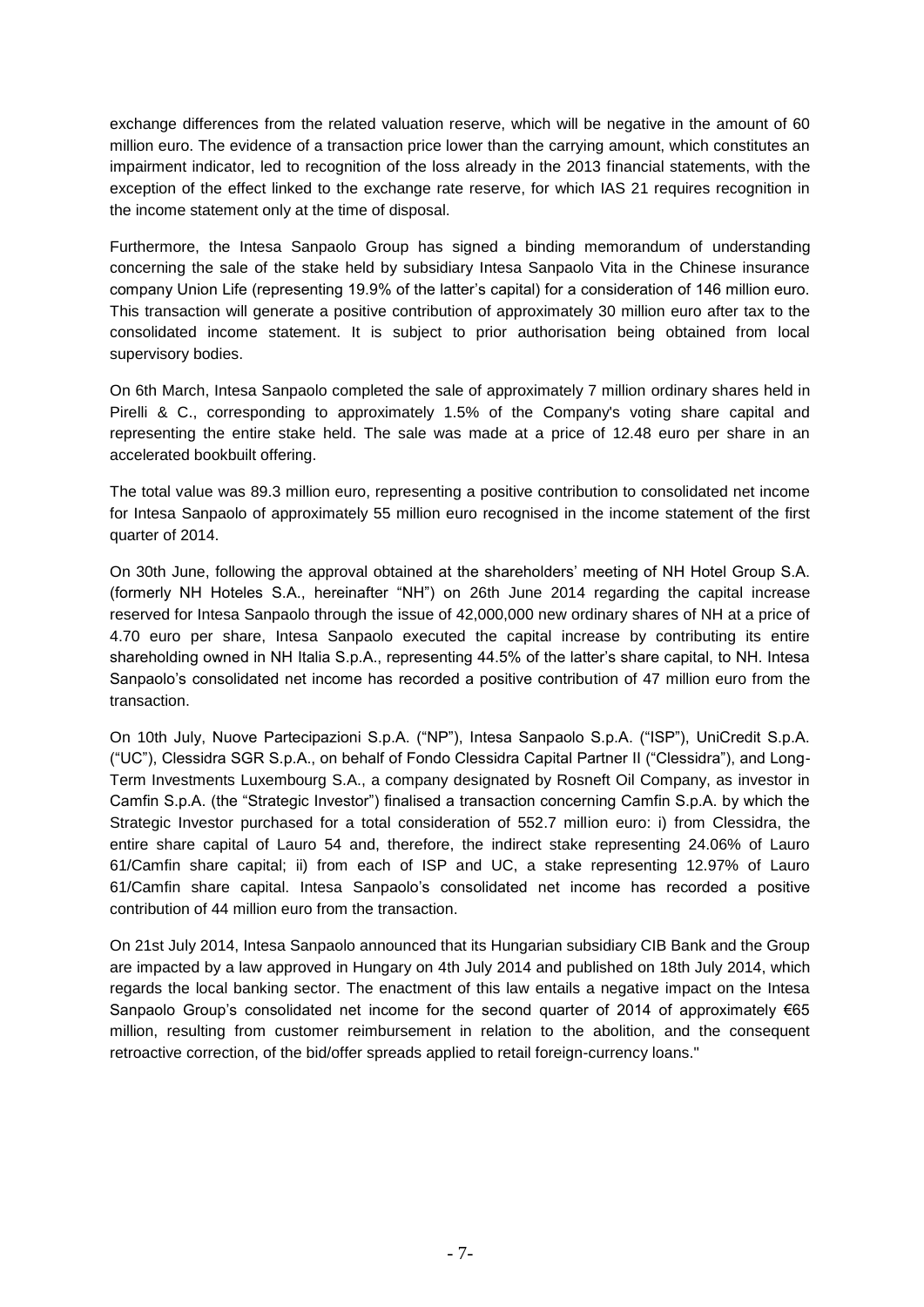*The paragraph headed "Principal Shareholders" on page 98 of the Prospectus shall be deleted in its entirety and replaced by the following:*

# "*Principal Shareholders*

As at 1st July 2014, the shareholder structure of Intesa Sanpaolo was composed as follows (holders of shares exceeding 2 per cent.).

# **Shareholders**

| <b>Shareholders</b> |                        | $%$ of<br>ordinary |
|---------------------|------------------------|--------------------|
|                     | <b>Ordinary Shares</b> | shares             |
|                     | 1,506,372,075          | 9.708%             |
|                     | 775.978.889            | 5.001%             |
|                     | 767.029.267            | 4.943%             |
|                     | 659,451,562            | 4.250%             |
|                     | 514.655.221            | 3.317%             |
|                     | 313,656,442            | 2.021%             |

*(1) Fund management*"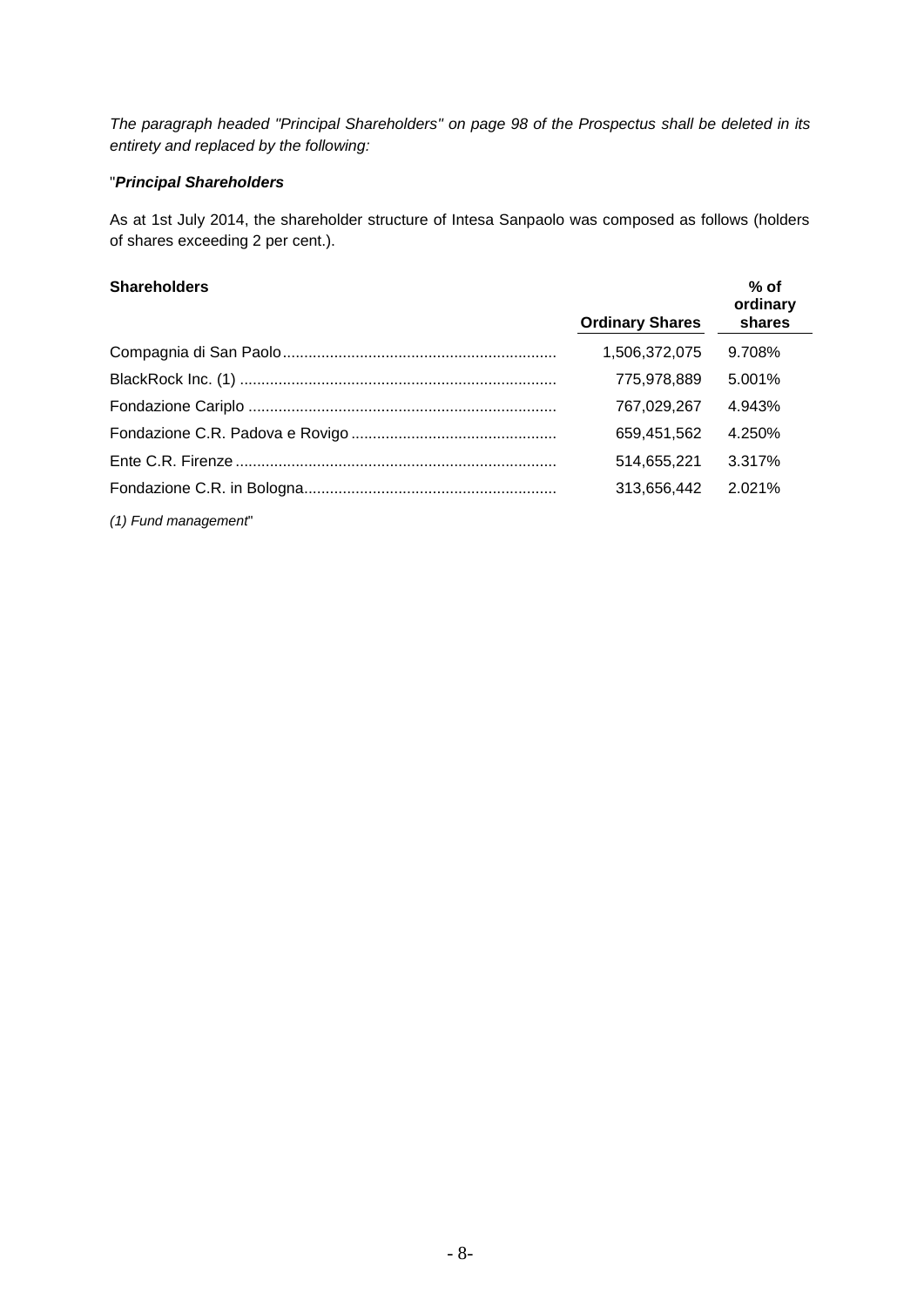#### **TAXATION**

*The information set out below supplements the section of the Prospectus entitled "Taxation - Italian Taxation" on pages 123 - 132 of the Prospectus as set out below***.**

*The paragraph headed "Italian Taxation" on pages 123 - 132 of the Prospectus shall be deleted in its entirety and replaced by the following:*

#### "**ITALIAN TAXATION**

*The statements herein regarding taxation are based on the laws in force as at the date of this Prospectus and are subject to any changes in law occurring after such date, which changes could be made on a retroactive basis. The following summary does not purport to be a comprehensive description of all the tax considerations which may be relevant to a decision to subscribe for, purchase, own or dispose of the Notes and does not purport to deal with the tax consequences applicable to all categories of investors, some of which (such as dealers in securities or commodities) may be subject to special rules. Prospective purchasers of the Notes are advised to consult their own tax advisers concerning the overall tax consequences of their ownership of the Notes. This summary is based upon the laws and/or practice in force as at the date of this Prospectus. Italian tax laws and interpretations may be subject to frequent changes which could be made on a retroactive basis.*

Law Decree No. 66 of 24 April 2014, as converted into law with amendments by Law No. 89 of *23 June 2014 published in the Official Gazette No. 143 of 23 June 2014, ("Decree No. 66"), introduced new provisions amending certain aspects of the tax regime of the Notes as summarised below. In particular Decree No. 66 has increased from 20 per cent. to 26 per cent. the rate of withholding and substitute taxes applicable on interest accrued, and capital gains realised, as of 1 July 2014 on financial instruments (including the Notes) other than government bonds.* 

#### **Taxation of the Notes issued by Intesa Sanpaolo**

#### *Tax treatment of Notes issued by the Issuer*

Italian Legislative Decree No. 239 of 1st April, 1996 ("**Decree 239**") sets out the applicable tax treatment of interest, premium and other income (including the difference between the redemption amount and the issue price) (hereinafter collectively referred to as "**Interest**") from notes falling within the category of bonds (*obbligazioni*) or debentures similar to bonds (*titoli similari alle obbligazioni*) issued, *inter alia*, by Italian banks.

For these purposes, securities similar to bonds (*titoli similari alle obbligazioni*) are securities that incorporate an unconditional obligation of the issuer to pay at maturity an amount not lower than their nominal value, with or without the payment of periodic interest, and do not give any right to directly or indirectly participate in the management of the issuer or to the business in connection to which the securities were issued, nor to control the same.

The tax regime set forth by Decree 239 also applies to interest, premium and other income from regulatory capital financial instruments complying with EU and Italian regulatory principles, issued by, inter alia, Italian banks, other than shares and assimilated instruments.

#### *Italian Resident Noteholders*

Pursuant to Decree 239, where the Italian resident holder of Notes issued by Intesa Sanpaolo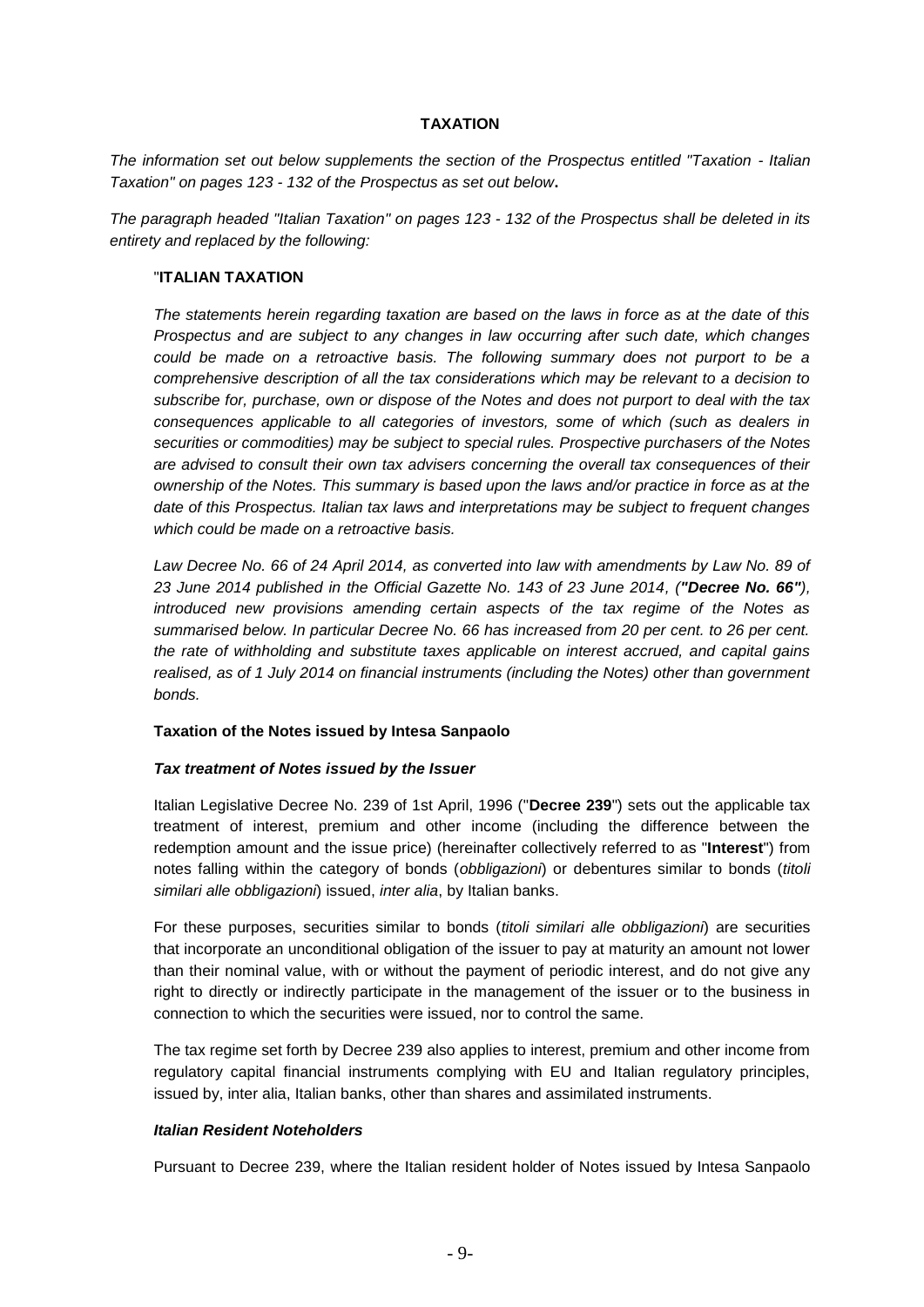that qualify as *obbligazioni or titoli similari alle obbligazioni*, who is the beneficial owner of such Notes, is:

- a) an individual not engaged in an entrepreneurial activity to which the Notes are connected (unless he has entrusted the management of his financial assets, including the Notes, to an authorised intermediary and has opted for the asset management regime according to Article 7 of Italian Legislative Decree No. 461 of 21st November, 1997, as amended ("**Decree No. 461**") – the "**Asset Management Option**"); or
- b) a partnership (other than a *societa 'in nome collettivo or societa' in accomandita semplice*  or similar partnership), or a *de facto* partnership not carrying out commercial activities or professional association; or
- c) a private or public institution not carrying out mainly or exclusively commercial activities; or
- d) an investor exempt from Italian corporate income taxation,

Interest payments relating to the Notes are subject to a tax, referred to as *imposta sostitutiva*, levied at the rate of 26 per cent. (either when Interest is paid or when payment thereof is obtained by the holder on a sale of the Notes). All the above categories are qualified as "net recipients".

Where the resident holders of the Notes described above under (a) and (c) are engaged in an entrepreneurial activity to which the Notes are connected, *imposta sostitutiva* applies as a provisional income tax. Interest will be included in the relevant beneficial owner's Italian income tax return and will be subject to Italian ordinary income taxation and the *imposta sostitutiva* may be recovered as a deduction from Italian income tax due.

Pursuant to Decree 239, the 26 per cent. *imposta sostitutiva* is applied by banks, *societa 'di intermediazione mobiliare* (so called "**SIMs**"), fiduciary companies, *società di gestione del risparmio* (**"SGRs"**), stock brokers and other qualified entities identified by a decree of the Ministry of Finance ("**Intermediaries**" and each an "**Intermediary**") resident in Italy, or by permanent establishments in Italy of a non Italian resident Intermediary, that intervene, in any way, in the collection of Interest or, also as transferees, in transfers or disposals of the Notes. For the purpose of the application of the *imposta sostitutiva*, a transfer of notes includes any assignment or other act, either with or without consideration, which results in a change of the ownership of the relevant notes or in a change of the Intermediary with which the notes are deposited.

Where the Notes and the relevant coupons are not deposited with an authorised Italian Intermediary (or with a permanent establishment in Italy of a foreign Intermediary), the *imposta sostitutiva* is applied and withheld by any Italian Intermediary paying Interest to the holders of the Notes or, absent that by the Issuer.

Payments of Interest in respect of Notes issued by Intesa Sanpaolo that qualify as *obbligazioni*  or *titoli similari alle obbligazioni* are not subject to the 26 per cent. *imposta sostitutiva* if made to beneficial owners who are: (i) Italian resident corporations or permanent establishments in Italy of foreign corporations to which the Notes are effectively connected; (ii) Italian resident partnerships carrying out commercial activities *('società in nome collettivo' or 'società in accomandita semplice'*); (iii) Italian resident open-ended or closed-ended collective investment funds (together the "**Funds**" and each a "**Fund**"), SICAVs, Italian resident pension funds referred to in Legislative Decree No. 252 of 5th December, 2005 ("**Decree No. 252**"), Italian resident real estate investment funds; and (iv) Italian resident individuals holding Notes not in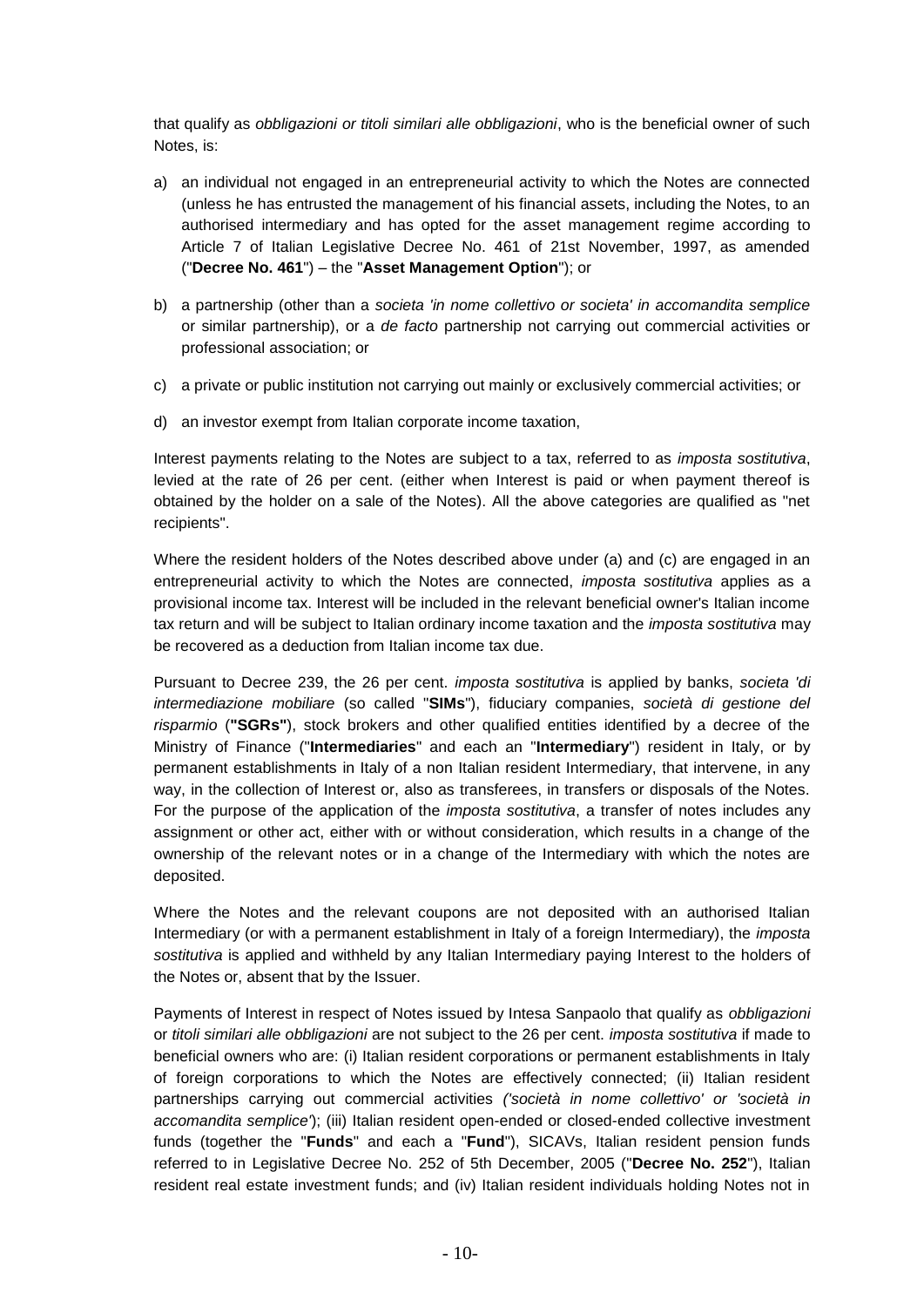connection with entrepreneurial activity who have entrusted the management of their financial assets, including the Notes, to an authorised financial Intermediary and have opted for the Asset Management Option. Such categories are qualified as "gross recipients". To ensure payment of Interest in respect of the Notes without the application of 26 per cent. *imposta sostitutiva*, gross recipients indicated above under (i) to (iv) must: (a) be the beneficial owners of payments of Interest on the Notes and (b) deposit the Notes in due time, together with the coupons relating to such Notes, directly or indirectly with an Italian authorised Intermediary (or a permanent establishment in Italy of a foreign Intermediary). Where the Notes and the relevant coupons are not deposited with an Italian authorised Intermediary (or a permanent establishment in Italy of a foreign Intermediary), the *imposta sostitutiva* is applied and withheld by any Italian Intermediary paying Interest to the holders of the Notes or, absent that, by the Issuer. Gross recipients that are Italian resident corporations or permanent establishments in Italy of foreign corporations to which the Notes are effectively connected are entitled to deduct *imposta sostitutiva* suffered from income taxes due.

Interest accrued on the Notes shall be included in the corporate taxable income (and in certain circumstances, depending on the "status" of the Noteholder, also in the net value of production for purposes of regional tax on productive activities – "**IRAP**") of beneficial owners who are Italian resident corporations or permanent establishments in Italy of foreign corporations to which the Notes are effectively connected, subject to tax in Italy in accordance with ordinary tax rules.

Italian resident individuals holding Notes not in connection with entrepreneurial activity who have opted for the Asset Management Option are subject to a 26 per cent. annual substitute tax (the "**Asset Management Tax**") on the increase in value of the managed assets accrued at the end of each tax year (which increase would include Interest accrued on the Notes). The Asset Management Tax is applied on behalf of the taxpayer by the managing authorised Intermediary.

If the investor is resident in Italy and is a Fund or a SICAV and the relevant Notes are held by an authorised intermediary, Interest accrued during the holding period on such Notes will not be subject to *imposta sostitutiva*, but must be included in the financial results of the Fund or the SICAV. The Fund or SICAV will not be subject to taxation on such result, but a withholding tax of 26 per cent. will apply, in certain circumstances, to distributions made in favour of unitholders or shareholders (the "**Collective Investment Fund Substitute Tax**"). A withholding tax of 20 per cent. is levied on proceeds accrued up to 30 June 2014 and received by certain categories of unitholders or shareholders upon redemption or disposal of the units or shares.

Where a Noteholder is an Italian resident real estate investment fund, to which the provisions of Law Decree No. 351 of 25th September, 2001, as subsequently amended, apply, or a SICAF, Interest accrued on the Notes will be subject neither to *imposta sostitutiva* nor to any other income tax in the hands of the real estate investment fund or SICAF. The income of the real estate fund or of the SICAF is subject to tax, in the hands of the unitholder, depending on the status and percentage of participation, or, when earned by the fund, through distribution and/or upon redemption or disposal of the units.

Italian resident pension funds subject to the regime provided by Article 17 of Legislative Decree No. 252 of 5th December, 2005 are subject to an 11 per cent. annual substitute tax (the "**Pension Fund Tax**") on the increase in value of the managed assets accrued at the end of each tax year (which increase would include Interest accrued on the Notes). The Pension Fund Tax has been increased to 11.5 per cent. for fiscal year 2014, pursuant to Decree No. 66.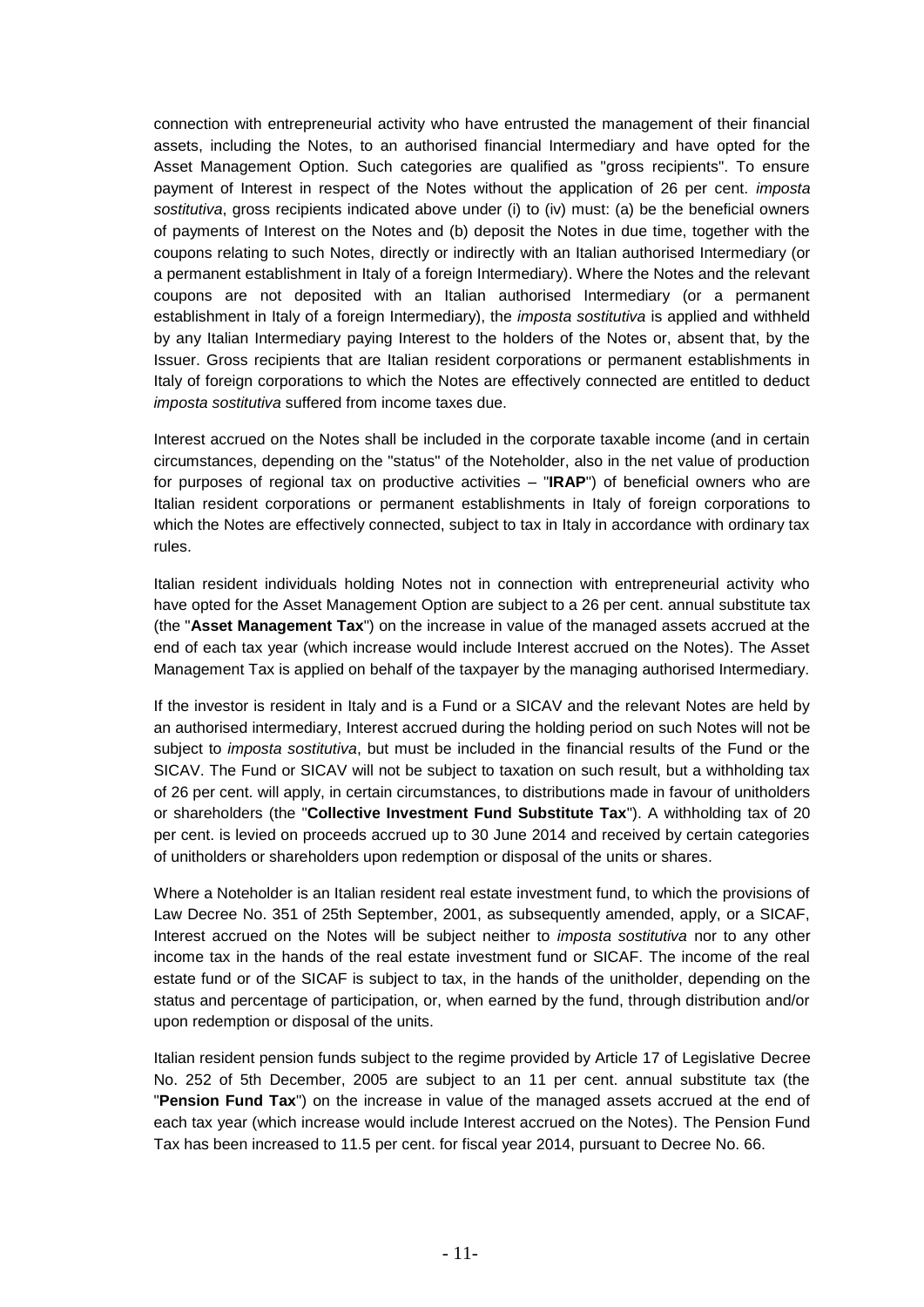#### *Non-Italian resident Noteholders*

According to Decree 239, payments of Interest in respect of the Notes issued by Intesa Sanpaolo that qualify as *obbligazioni or titoli similari alle obbligazioni* will not be subject to the *imposta sostitutiva* at the rate of 26 per cent. if made to beneficial owners who are non-Italian resident beneficial owners of the Notes with no permanent establishment in Italy to which the Notes are effectively connected *provided that*:

- a) such beneficial owners are resident for tax purposes in (i) a country listed in the Italian Ministerial Decree dated 4th September, 1996, as amended from time to time, or (ii), as from the fiscal year in which the decree pursuant to article 168-*bis* of Decree No. 917 is effective, in a state or territory that is included (or deemed to be included, pursuant to Article 1, paragraph 90 of Law No. 244 of 24th December, 2007 ("**Law No. 244**")) in the list of states allowing an adequate exchange of information with the Italian tax authorities listed in the decree referred to in Article 168-*bis*, paragraph 1 of Decree No. 917; and
- b) all the requirements and procedures set forth in Decree 239 and in the relevant implementation rules, as subsequently amended, in order to benefit from the exemption from *imposta sostitutiva* are met or complied with in due time.

Decree 239 also provides for additional exemptions from the *imposta sostitutiva* for payments of Interest in respect of the Notes made to (i) international entities and organisations established in accordance with international agreements ratified in Italy; (ii) certain foreign institutional investors established in countries which allow for an adequate exchange of information with Italy; and (iii) Central Banks or entities which manage, *inter alia*, the official reserves of a foreign State.

To ensure payment of Interest in respect of the Notes without the application of 26 per cent. *imposta sostitutiva*, non-Italian resident investors indicated above must:

- a) be the beneficial owners of payments of Interest on the Notes;
- b) deposit the Notes in due time together with the coupons relating to such Notes directly or indirectly with an Italian Intermediary, or a permanent establishment in Italy of a non-Italian Intermediary, or with a non-Italian resident operator participating in a centralised securities management system which is in contact via computer with the Ministry of Economy and Finance; and
- c) file with the relevant depository a statement (*autocertificazione*) in due time stating, *inter alia*, that he or she is resident, for tax purposes, one of the above-mentioned states. Such statement (*autocertificazione*), which must comply with the requirements set forth by Ministerial Decree of 12th December, 2001 (as amended and supplemented), is valid until withdrawn or revoked and need not be submitted where a certificate, declaration or other similar document meant for equivalent uses was previously submitted to the same depository. The statement (*autocertificazione*) is not required for non-Italian resident investors that are international entities and organisations established in accordance with international agreements ratified in Italy and Central Banks or entities which manage, *inter alia*, the official reserves of a foreign state.

Failure of a non-resident holder of the Notes to comply in due time with the procedures set forth in Decree 239 and in the relevant implementation rules will result in the application of *imposta sostitutiva* on Interests payments to a non-resident holder of the Notes.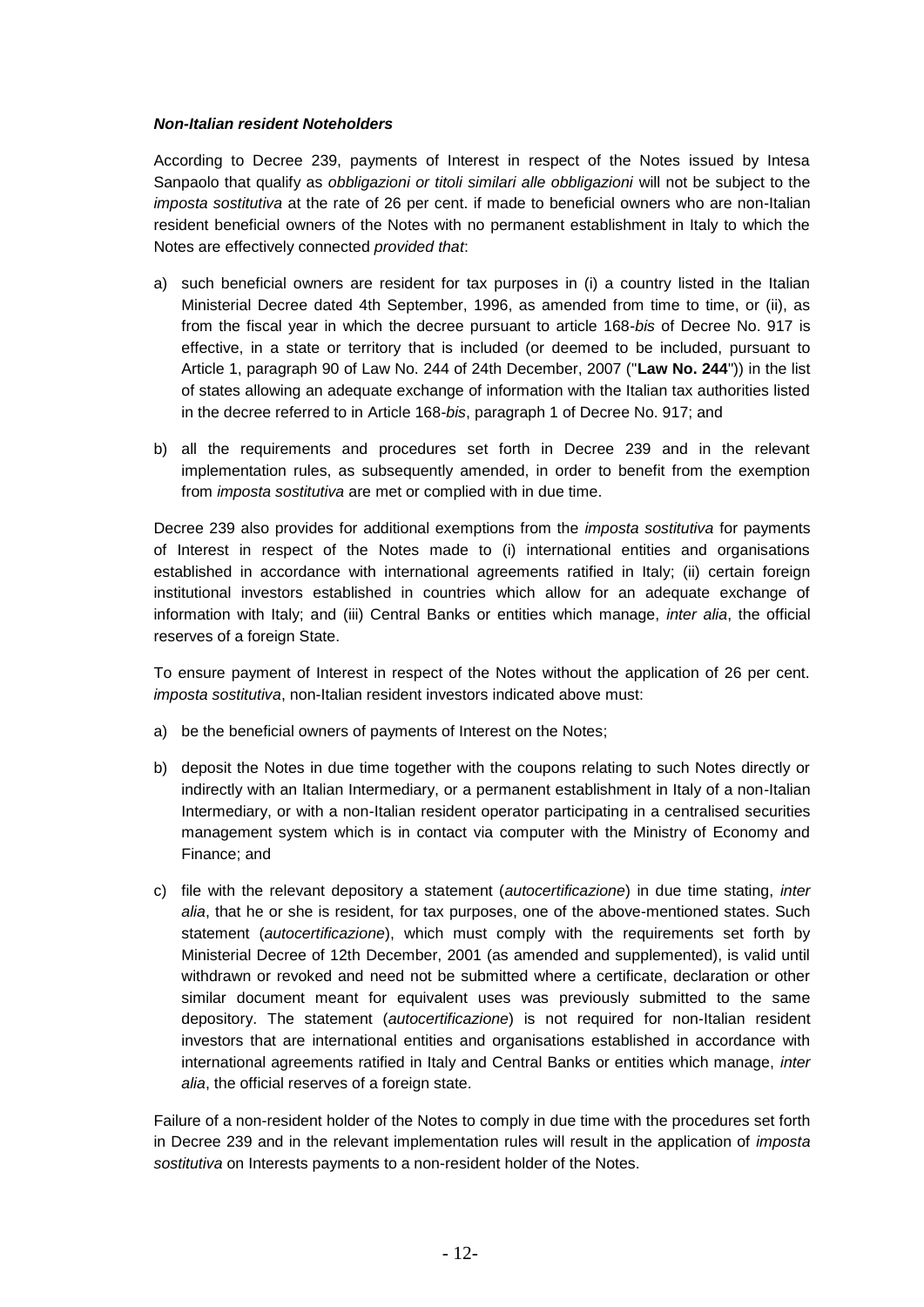Non-resident holders of the Notes who are subject to substitute tax might, nevertheless, be eligible for a total or partial relief under an applicable tax treaty between the Republic of Italy and the country of residence of the relevant holder of the Notes.

#### **Taxation of Notes issued by INSPIRE or by SEB**

#### *Italian resident Noteholders*

Decree 239 regulates the tax treatment of interest, premiums and other income from notes issued, *inter alia*, by non-Italian resident entities. The provisions of Decree 239 only apply to interest, premium and other income (including the difference between the redemption amount and the issue price) (hereinafter collectively referred to as "**Interest**") from those Notes issued by INSPIRE or by SEB which qualify as *obbligazioni* or *titoli similari alle obbligazioni* pursuant to Article 44 of Decree No. 917.

Where the Italian resident holder of Notes issued by INSPIRE or by SEB that qualify as *obbligazioni* or *titoli similari alle obbligazioni*, who is the beneficial owner of such Notes, is:

- a) an individual not engaged in an entrepreneurial activity to which the Notes are connected (unless he has entrusted the management of his financial assets, including the Notes, to an authorised intermediary and has opted for the Asset Management Option); or
- b) a partnership (other than a *societa in nome collettivo* or *societa in accomandita semplice* or similar partnership) or a de facto partnership not carrying out commercial activities or professional association; or
- c) a private or public institution not carrying out mainly or exclusively commercial activities; or
- d) an investor exempt from Italian corporate income taxation.

Interest payments relating to the Notes are subject to a tax, referred to as *imposta sostitutiva*, levied at the rate of 26 per cent. (either when Interest is paid or when payment thereof is obtained by the holder on a sale of the Notes). All the above categories are qualified as "net recipients".

Where the resident holders of the Notes described above under (a) and (c) are engaged in an entrepreneurial activity to which the Notes are connected, *imposta sostitutiva* applies as a provisional income tax. Interest will be included in the relevant beneficial owner's Italian income tax return and will be subject to Italian ordinary income taxation and the *imposta sostitutiva* may be recovered as a deduction from Italian income tax due.

Pursuant to Decree 239, the 26 per cent. *imposta sostitutiva* is applied by Italian Intermediaries or by permanent establishments in Italy Intermediaries resident outside Italy. Italian Intermediaries (or permanent establishment in Italy of foreign Intermediaries) must intervene in any way in the collection of Interest or, also as transferees, in transfers or disposals of the Notes. For the purpose of the application of the *imposta sostitutiva*, a transfer of notes includes any assignment or other act, either with or without consideration, which results in a change of the ownership of the relevant notes or in a change of the Intermediary with which the notes are deposited.

Where the Notes and the relevant coupons are not deposited with an authorised Intermediary (or with a permanent establishment in Italy of a foreign Intermediary), the *imposta sostitutiva* is applied and withheld by any Italian Intermediary paying Interest to the Noteholders.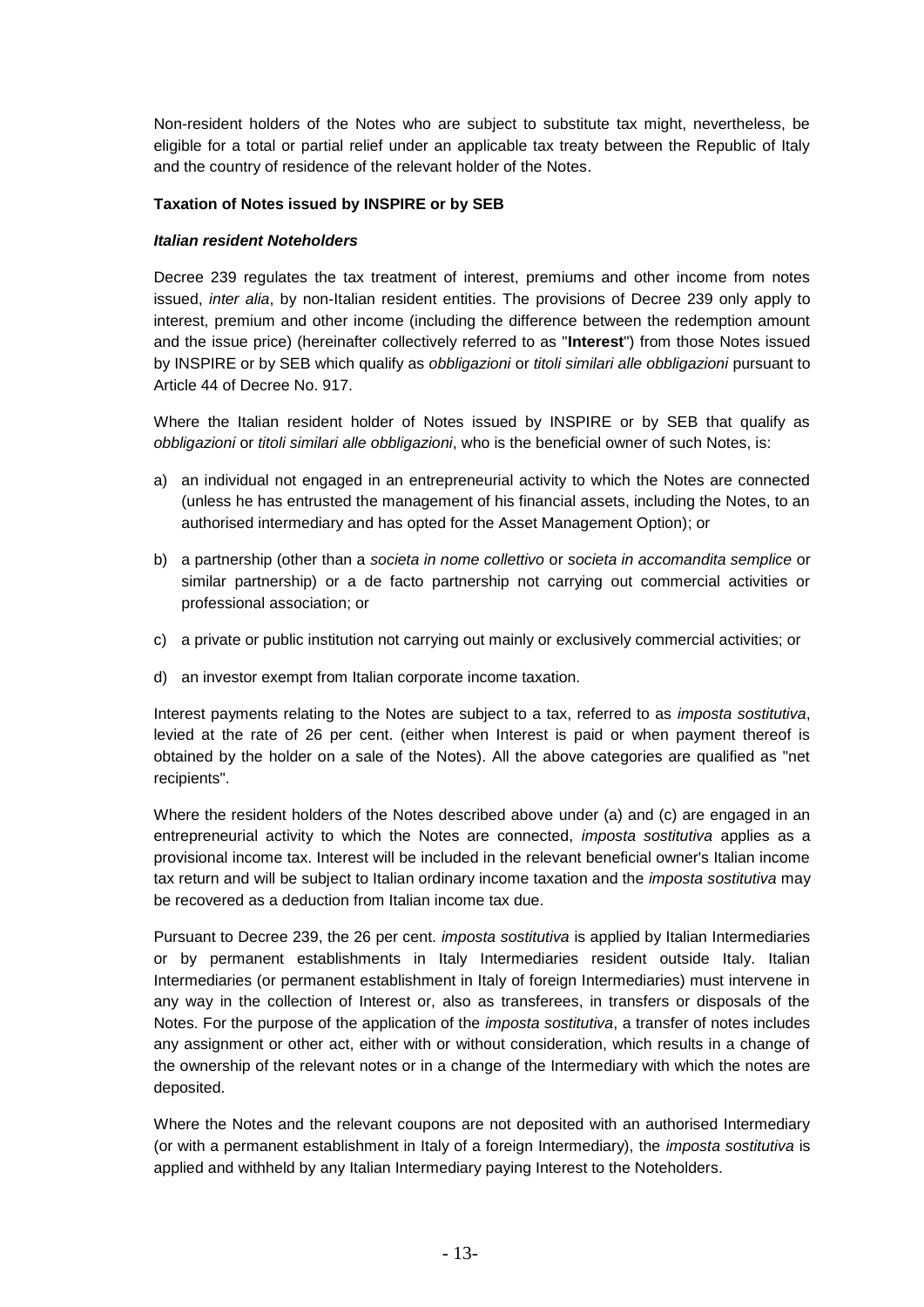Payments of Interest in respect of Notes issued by INSPIRE or by SEB that qualify as *obbligazioni* or *titoli similari alle obbligazioni* are not subject to the 26 per cent. *imposta sostitutiva* if made to beneficial owners who are: (i) Italian resident corporations or permanent establishments in Italy of foreign corporations to which the Notes are effectively connected; (ii) Italian resident partnerships carrying out commercial activities ('*società in nome collettivo' or 'società in accomandita semplice'*); (iii) Funds, SICAVs, Italian resident pension funds referred to in Decree No. 252, Italian resident real estate investment funds; and (iv) Italian resident individuals holding Notes not in connection with entrepreneurial activity who have entrusted the management of their financial assets, including the Notes, to an authorised financial intermediary and have opted for the Asset Management Option. Such categories are qualified as "gross recipients". To ensure payment of Interest in respect of the Notes without the application of 26 per cent. *imposta sostitutiva*, gross recipients indicated above under (i) to (iv) must (a) be the beneficial owners of payments of Interest on the Notes and (b) deposit the Notes in due time together with the coupons relating to such Notes directly or indirectly with an Italian authorised Intermediary (or permanent establishment in Italy of foreign Intermediary). Where the Notes and the relevant coupons are not deposited with an Italian authorised Intermediary (or permanent establishment in Italy of foreign Intermediary), the *imposta sostitutiva* is applied and withheld by any Italian Intermediary paying Interest to the Noteholder and gross recipients that are Italian resident corporations or permanent establishments in Italy of foreign corporations to which the Notes are effectively connected are entitled to deduct *imposta sostitutiva* suffered from income taxes due.

Interest accrued on the Notes would be included in the corporate taxable income (and in certain circumstances, depending on the "status" of the Noteholder, also in the net value of production for purposes of regional tax on productive activities – IRAP) of beneficial owners who are Italian resident corporations or permanent establishments in Italy of foreign corporations to which the Notes are effectively connected, subject to tax in Italy in accordance with ordinary tax rules, and such beneficial owners should be generally entitled to a tax credit for any withholding taxes applied outside Italy on Interest on Notes issued by INSPIRE or by SEB.

Italian resident individuals holding Notes not in connection with entrepreneurial activity who have opted for the Asset Management Option are subject to the 26 per cent. annual Asset Management Tax on the increase in value of the managed assets accrued at the end of each tax year (which increase would include Interest accrued on the Notes). The Asset Management Tax is applied on behalf of the taxpayer by the managing authorised intermediary.

Italian collective investment funds and SICAVs are not subject to such substitute tax but it is included in the aggregate income of the investment fund or SICAV. The investment fund or SICAV will not be subject to tax on the Interest, but the Collective Investment Fund Substitute Tax at the relevant applicable rate may apply on income of the investment fund or SICAV derived by unitholders or shareholders through distribution and/or upon redemption or disposal of the units and shares. A withholding tax of 20 per cent. is levied on proceeds accrued up to 30 June 2014 and received by certain categories of unitholders or shareholders upon redemption or disposal of the units or shares.

Where a Noteholder is an Italian resident real estate investment fund, to which the provisions of Law Decree No. 351 of 25th September, 2001, as subsequently amended, apply, or a SICAF, Interest accrued on the Notes will be subject neither to *imposta sostitutiva* nor to any other income tax in the hands of the real estate investment fund or SICAF. The income of the real estate fund or of the SICAF is subject to tax, in the hands of the unitholder, depending on the status and percentage of participation, or, when earned by the fund, through distribution and/or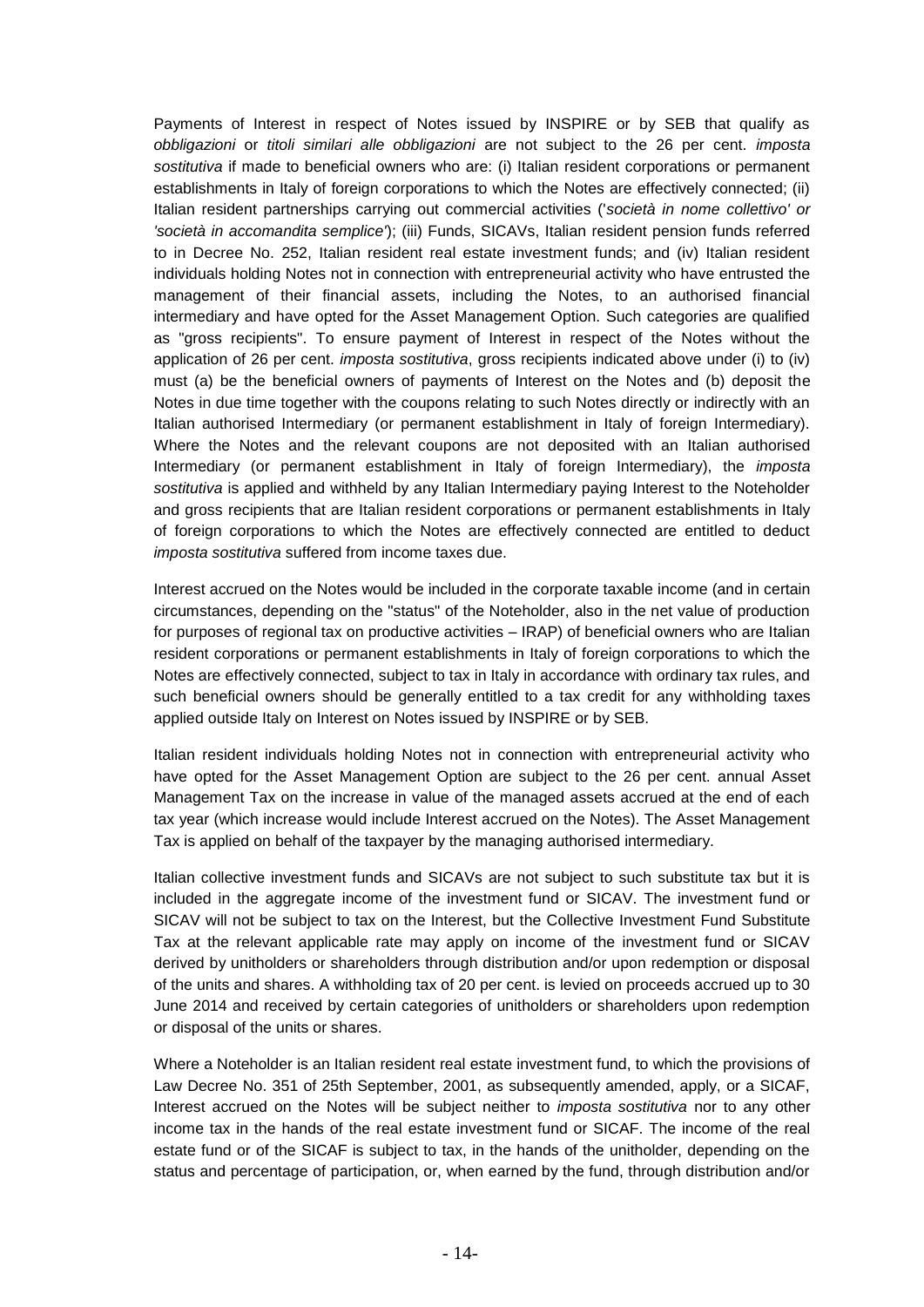upon redemption or disposal of the units.

Italian resident pension funds subject to the regime provided by articles 17 of Decree No. 252, are subject to the Pension Fund Tax on the increase in value of the managed assets accrued at the end of each tax year (which increase would include Interest accrued on the Notes). The Pension Fund Tax has been increased to 11.5 per cent. for fiscal year 2014, pursuant to Decree No. 66.

Where Interest on Notes issued by INSPIRE or by SEB and beneficially owned by Noteholders qualifying as net recipients, as defined above, are not collected through the intervention of an Italian Intermediary and as such no *imposta sostitutiva* is applied, the Italian resident beneficial owners qualifying as net recipients will be required to declare Interest in their yearly income tax return and subject them to final substitute tax at a rate of 26 per cent., unless option for a different regime is allowed and made. Italian resident net recipients that are individuals not engaged in entrepreneurial activity may elect instead to pay ordinary personal income taxes at the progressive rates applicable to them in respect of Interest on such Notes: if so, the beneficial owners should be generally entitled to a tax credit for withholding taxes applied outside Italy, if any.

# *Non-Italian resident Noteholders*

Interest payments relating to Notes issued by INSPIRE or by SEB and received by non-Italian resident beneficial owners are not subject to taxation in Italy.

If Notes issued by INSPIRE or by SEB and beneficially owned by non-Italian residents are deposited with an Italian bank or other resident intermediary (or permanent establishment in Italy of foreign Intermediary) or are sold through an Italian Intermediary (or permanent establishment in Italy of foreign Intermediary) or in any case an Italian resident Intermediary (or permanent establishment in Italy of foreign Intermediary) intervenes in the payment of Interest on such Notes, to ensure payment of Interest without application of Italian taxation a non-Italian resident Noteholder may be required to produce to the Italian bank or other intermediary a statement (*autocertificazione*) stating that he or she is not resident in Italy for tax purposes.

# **Fungible issues**

Pursuant to Article 11, paragraph 2 of Decree 239, where Intesa Sanpaolo issues a new Tranche forming part of a single series with a previous Tranche, for the purposes of calculating the amount of Interest subject to *imposta sostitutiva* (if any), the issue price of the new Tranche will be deemed to be the same as the issue price of the original Tranche. This rule applies where (a) the new Tranche is issued within 12 months from the issue date of the previous Tranche and (b) the difference between the issue price of the new Tranche and that of the original Tranche does not exceed 1 per cent. of the nominal value of the Notes multiplied by the number of years of the duration of the Notes.

# **Atypical securities**

Interest payments relating to Notes that are not deemed to fall within the category of bonds (*obbligazioni*) or securities similar to bonds (*titoli similari alle obbligazioni*) may be subject to a withholding tax, levied at the rate of 26 per cent. For this purpose, securities similar to bonds are securities that incorporate an unconditional obligation to pay, at maturity, an amount not lower than their nominal value.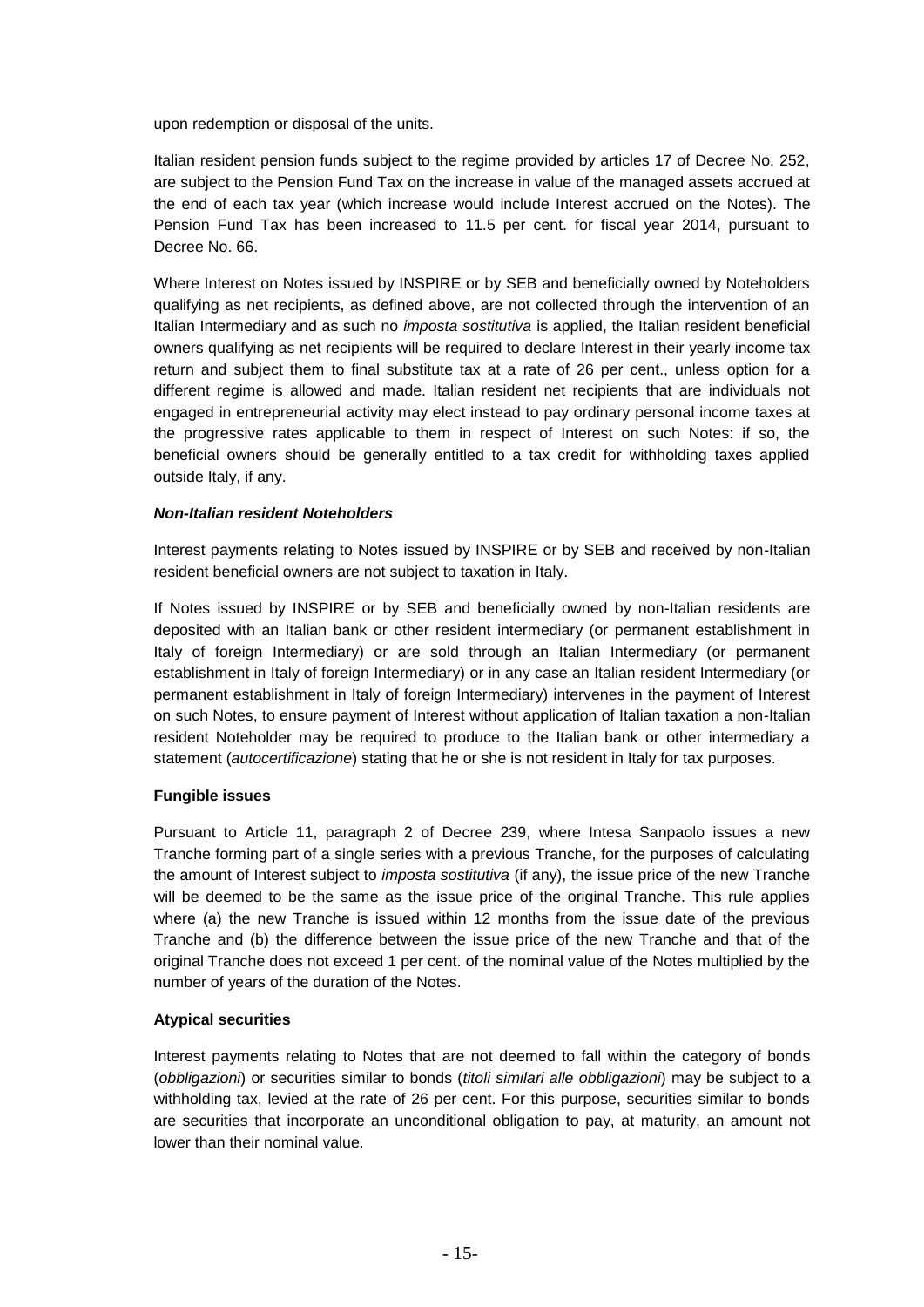In the case of Notes issued by an Italian-resident issuer, where the Noteholder is (i) an Italian individual engaged in an entrepreneurial activity to which the Notes are connected, (ii) an Italian company or a similar Italian commercial entity, (iii) a permanent establishment in Italy of a foreign entity to which the Notes are connected, (iv) an Italian commercial partnership or (v) an Italian commercial private or public institution, such withholding tax is a provisional withholding tax. In all other cases, the withholding tax is a final withholding tax.

If the Notes are issued by a non-Italian resident Issuer, the 26 per cent. withholding tax mentioned above does not apply to interest payments made to a non-Italian resident Noteholder and to an Italian resident Noteholder which is (i) a company or similar commercial entity (including the Italian permanent establishment of foreign entities), (ii) a commercial partnership or (iii) a commercial private or public institution.

#### **Payments made by the Guarantor**

There is no authority directly regarding the Italian tax regime of payments on Notes made by an Italian resident guarantor. Accordingly, there can be no assurance that the Italian tax authorities will not assert an alternative treatment of such payments than that set forth herein or that the Italian court would not support such an alternative treatment.

With respect to payments made by Intesa Sanpaolo as Guarantor under the Trust Deed in respect of Notes issued by SEB or by INSPIRE, in accordance with one interpretation of Italian tax law, any such payments may be subject to Italian withholding tax at the rate of 26 per cent. levied as a final tax or a provisional tax ("*a titolo d'imposta o a titolo di acconto*") depending on the residential "status" of the Noteholder, pursuant to Decree No. 600. In the case of payments to non-Italian residents, the withholding tax should be final and may be applied at the rate of 26 per cent. Double taxation treaties entered into by Italy may apply allowing for a lower (or in certain cases, nil) rate applicable of the withholding tax in case of payments to non-Italian residents.

In that event, and in accordance with Condition 12 (*Taxation*), the Guarantor shall pay such additional amounts as will result in the receipt by the Noteholders and the Couponholders (if relevant) after such withholding or deduction of such amounts as would have been received by them if no such withholding or deduction had been required.

In accordance with another interpretation, any such payment made by the Guarantor should be treated, in certain circumstances, as a payment by the relevant Issuer and made subject to the tax treatment described above under "*Taxation of Notes issued by Intesa Sanpaolo*" and "*Taxation of Notes issued by INSPIRE or by SEB*".

# **Capital Gains**

#### *Notes Issued by Intesa Sanpaolo*

Pursuant to Decree No. 461, a 26 per cent. capital gains tax (referred to as "*imposta sostitutiva*") is applicable to capital gains realised by:

- an Italian resident individual not engaged in entrepreneurial activities to which the Notes issued by Intesa Sanpaolo are connected;
- an Italian resident partnership not carrying out commercial activities;
- an Italian private or public institution not carrying out mainly or exclusively commercial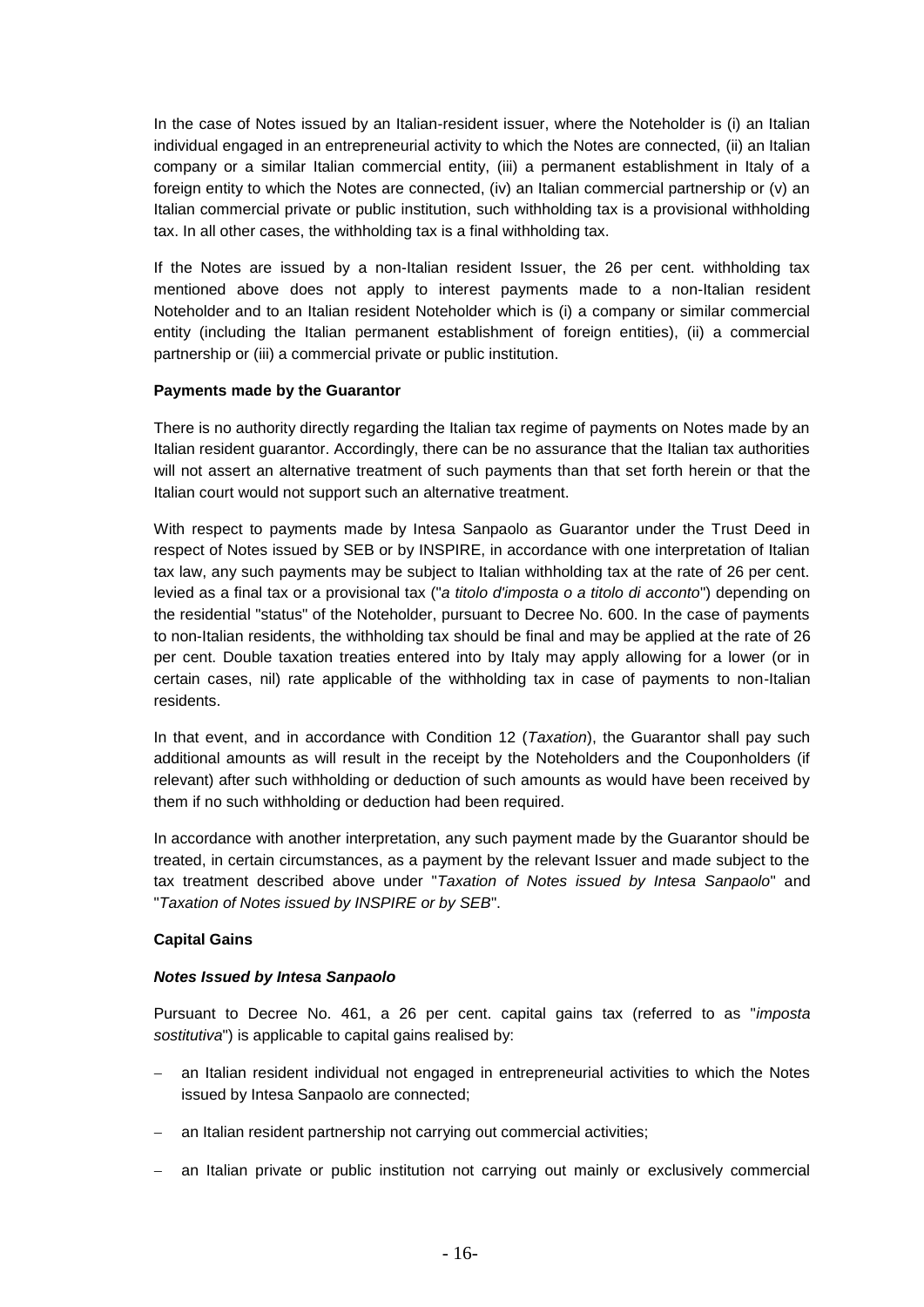activities; or

on any sale or transfer for consideration of the Notes or redemption thereof.

Under the so called "*regime della dichiarazione*" (tax declaration regime), which is the standard regime for taxation of capital gains, the 26 per cent. *imposta sostitutiva* on capital gains will be chargeable, on a cumulative basis, on all capital gains net of any relevant incurred capital losses realised pursuant to all investment transactions carried out during any given fiscal year. The capital gains realised in a year net of any relevant incurred capital losses must be detailed in the relevant annual tax return to be filed with Italian tax authorities and *imposta sostitutiva* must be paid on such capital gains together with any balance income tax due for the relevant tax year. Capital losses in excess of capital gains may be carried forward against capital gains of the same kind for up to the fourth subsequent fiscal year. Pursuant to Decree No. 66, capital losses may be carried forward to be offset against capital gains of the same nature realised after 30 June 2014 for an overall amount of: (i) 48.08 per cent. of the relevant capital losses realised before 1 January 2012; (ii) 76.92 per cent. of the capital losses realised from 1 January 2012 to 30 June 2014.

Alternatively to the tax declaration regime, holders of the Notes who are:

- Italian resident individuals not engaged in entrepreneurial activities to which the Notes are connected;
- Italian resident partnerships not carrying out commercial activities;
- Italian private or public institutions not carrying out mainly or exclusively commercial activities,

may elect to pay *imposta sostitutiva* separately on capital gains realised on each sale or transfer or redemption of the Notes (administrative savings regime - "*regime del risparmio amministrato*"). Such separate taxation of capital gains is allowed subject to (i) the Notes being deposited with banks, SIMs and any other Italian qualified intermediary (or permanent establishment in Italy of foreign intermediary) and (ii) an express election for the administrative savings regime being made in writing in due time by the relevant holder of the Notes. The intermediary is responsible for accounting for *imposta sostitutiva* in respect of capital gains realised on each sale or transfer or redemption of the Notes, as well as on capital gains realised as at revocation of its mandate, net of any relevant incurred capital losses, and is required to pay the relevant amount to the Italian tax authorities on behalf of the holder of the Notes, deducting a corresponding amount from proceeds to be credited to the holder of the Notes. Where a sale or transfer or redemption of the Notes results in a capital loss, the intermediary is entitled to deduct such loss from gains of the same kind subsequently realised on assets held by the holder of the Notes within the same relationship of deposit in the same tax year or in the following tax years up to the fourth. Pursuant to Decree No. 66, capital losses may be carried forward to be offset against capital gains of the same nature realised after 30 June 2014 for an overall amount of: (i) 48.08 per cent. of the relevant capital losses realised before 1 January 2012; (ii) 76.92 per cent. of the capital losses realised from 1 January 2012 to 30 June 2014. Under the administrative savings regime, the realised capital gain is not required to be included in the annual income tax return of the Noteholder and the Noteholder remains anonymous.

Special rules apply if the Notes are part of a portfolio managed in a regime of Asset Management Option by an Italian asset management company or an authorised intermediary.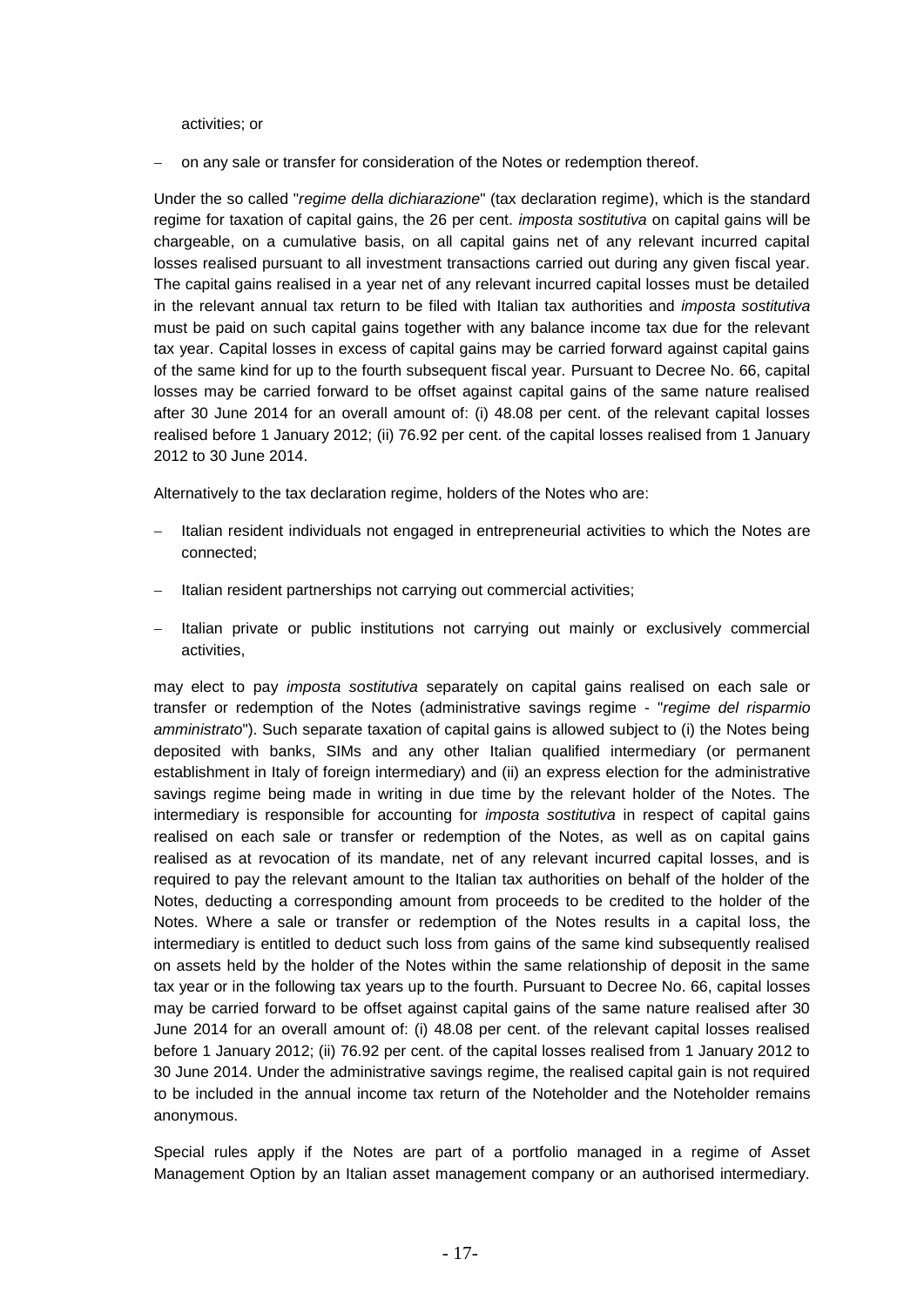The capital gains realised upon sale, transfer or redemption of the Notes will not be subject to 26 per cent. *imposta sostitutiva* on capital gains but will contribute to determine the annual accrued appreciation of the managed portfolio, subject to the Asset Management Tax. Any depreciation of the managed portfolio accrued at year end may be carried forward against appreciation accrued in each of the following years up to the fourth. Pursuant to Decree No. 66, depreciations of the managed assets may be carried forward to be offset against any subsequent increase in value accrued as of 1 July 2014 for an overall amount of: (i) 48.08 per cent. of the relevant depreciations in value registered before 1 January 2012; (ii) 76.92 per cent. of the depreciations in value registered from 1 January 2012 to 30 June 2014. Also under the Asset Management Option the realised capital gain is not required to be included in the annual income tax return of the Noteholder and the Noteholder remains anonymous.

In the case of Notes held by Funds and SICAVs, capital gains on Notes contribute to determinate the increase in value of the managed assets of the Funds or SICAVs accrued at the end of each tax year. The Funds or SICAVs will not be subject to taxation on such increase, but the Collective Investment Fund Substitute Tax will apply, in certain circumstances, to distributions made in favour of unitholders or shareholders. A withholding tax of 20 per cent. is levied on proceeds accrued up to 30 June 2014 and received by certain categories of unitholders or shareholders upon redemption or disposal of the units or shares.

Where a Noteholder is an Italian resident real estate investment fund, to which the provisions of Law Decree No. 351 of 25th September, 2001, as subsequently amended, apply, or a SICAF, capital gains realised will be subject neither to *imposta sostitutiva* nor to any other income tax in the hands of the real estate investment fund or SICAF. The income of the real estate fund or of the SICAF is subject to tax, in the hands of the unitholder, depending on the status and percentage of participation, or, when earned by the fund, through distribution and/or upon redemption or disposal of the units.

Any capital gains realised by a Noteholder who is an Italian pension fund (subject to the regime provided for by article 17 of the Italian Legislative Decree No. 252 of 5 December 2005) will be included in the result of the relevant portfolio accrued at the end of the tax period, to be subject to the Pension Fund Tax. The Pension Fund Tax has been increased to 11.5 per cent. for fiscal year 2014, pursuant to Decree No. 66.

The 26 per cent. *imposta sostitutiva* on capital gains may in certain circumstances be payable on any capital gains realised upon sale, transfer or redemption of the Notes by non-Italian resident individuals and corporations without a permanent establishment in Italy to which the Notes are effectively connected, if the Notes are held in Italy.

However, pursuant to Article 23 of Decree No. 917, any capital gains realised by non-Italian residents without a permanent establishment in Italy to which the Notes are effectively connected through the sale for consideration or redemption of the Notes are exempt from taxation in Italy to the extent that the Notes are listed on a regulated market in Italy or abroad, and in certain cases subject to timely filing of required documentation (in the form of a declaration (*autocertificazione*) of non-residence in Italy) with Italian qualified intermediaries (or permanent establishments in Italy of foreign intermediaries) with which the Notes are deposited, even if the Notes are held in Italy and regardless of the provisions set forth by any applicable double tax treaty.

Where the Notes are not listed on a regulated market in Italy or abroad:

a) pursuant to the provisions of Decree No. 461 non-Italian resident beneficial owners of the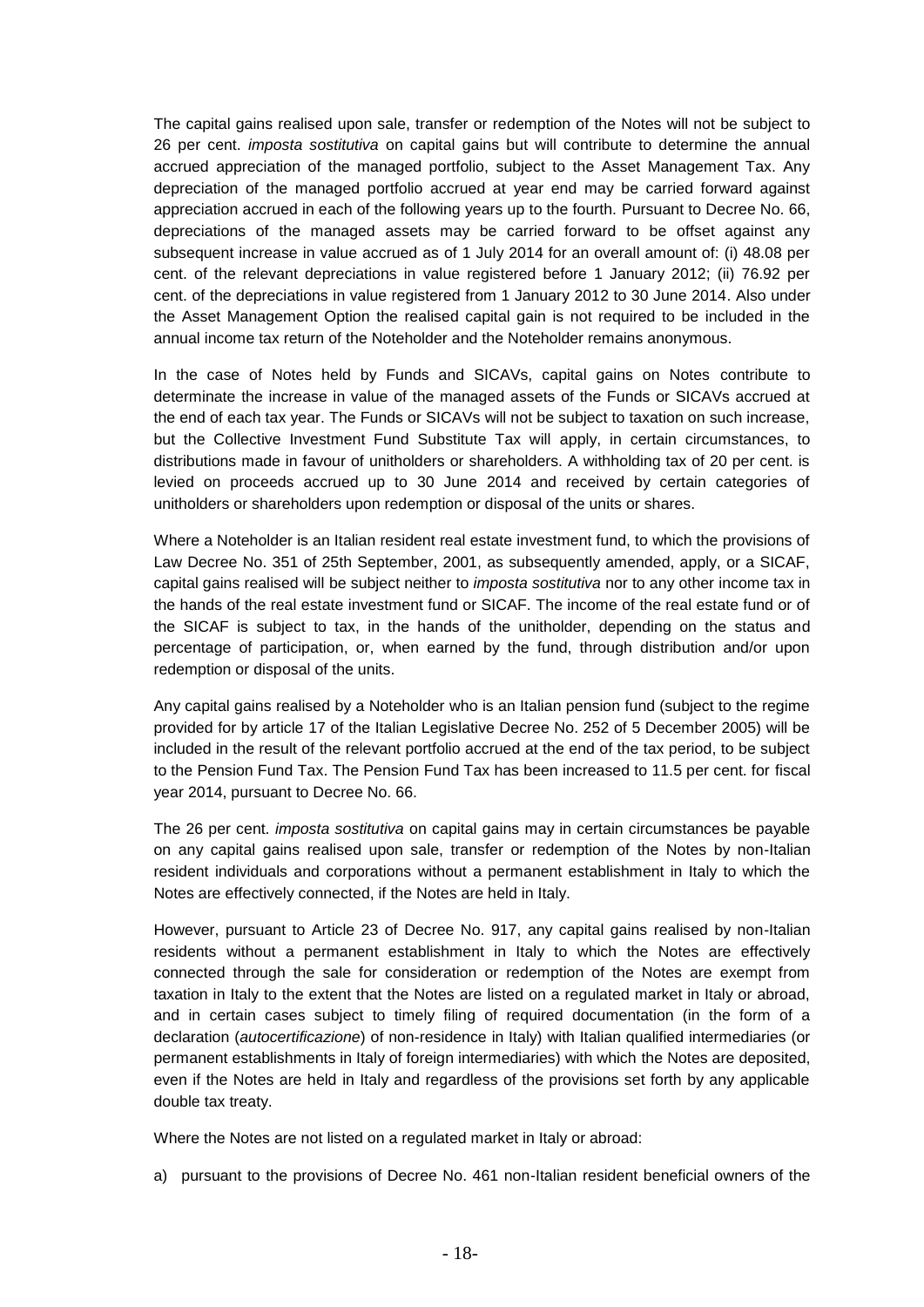Notes with no permanent establishment in Italy to which the Notes are effectively connected are exempt from the *imposta sostitutiva* in the Republic of Italy on any capital gains realised upon sale for consideration or redemption of the Notes if they are resident, for tax purposes: (a) in a White-list State listed in Italian Ministerial Decree dated 4th September, 1996, as amended from time to time or (b) as from the tax year in which the decree pursuant to article 168-bis of Decree No 917 is effective, in a State or territory that is included (or deemed to be included, pursuant to Article 1, paragraph 90 of Law No. 244) in the list of States allowing an adequate exchange of information with the Italian tax authorities listed in the decree referred to in Article 168-bis, paragraph 1 of Decree No. 917. Under these circumstances, if non-Italian residents without a permanent establishment in Italy to which the Notes are effectively connected elect for the Asset Management Option or are subject to the administrative savingsregime, exemption from Italian capital gains tax will apply upon condition that they file in time with the authorised financial intermediary an appropriate declaration (*autocertificazione*) stating that they meet the requirement indicated above. The same exemption applies where the beneficial owners of the Notes are (i) international entities or organisations established in accordance with international agreements ratified by Italy; (ii) certain foreign institutional investors established in countries which allow for an adequate exchange of information with Italy; or (iii) Central Banks or entities which manage, *inter alia*, the official reserves of a foreign State; and

b) in any event, non-Italian resident individuals or entities without a permanent establishment in Italy to which the Notes are effectively connected that may benefit from a double taxation treaty with Italy, providing that capital gains realised upon sale or redemption of Notes are to be taxed only in the country of tax residence of the recipient, will not be subject to *imposta sostitutiva* in Italy on any capital gains realised upon sale for consideration or redemption of Notes.

Under these circumstances, if non-Italian residents without a permanent establishment in Italy to which the Notes are effectively connected elect for the Asset Management Option or are subject to the administrative savings regime, exemption from Italian capital gains tax will apply upon condition that they promptly file with the Italian authorised financial intermediary a self declaration attesting that all the requirements for the application of the relevant double taxation treaty are met.

Any capital gains realised by Italian resident corporations or similar commercial entities or permanent establishments in Italy of non-Italian resident corporations to which the Notes are connected, will be included in their business income (and, in certain cases, may also be included in the taxable net value of production for IRAP purposes), subject to tax in Italy according to the relevant ordinary tax rules.

# *Notes issued by INSPIRE or by SEB*

Pursuant to Decree No. 461, a 26 per cent. capital gains tax (referred to as *imposta sostitutiva*) is applicable to capital gains realised by:

- Italian resident individuals not engaged in entrepreneurial activities to which the Notes issued by the relevant Issuer are connected;
- Italian resident partnerships not carrying out commercial activities;
- Italian private or public institutions not carrying out mainly or exclusively commercial activities,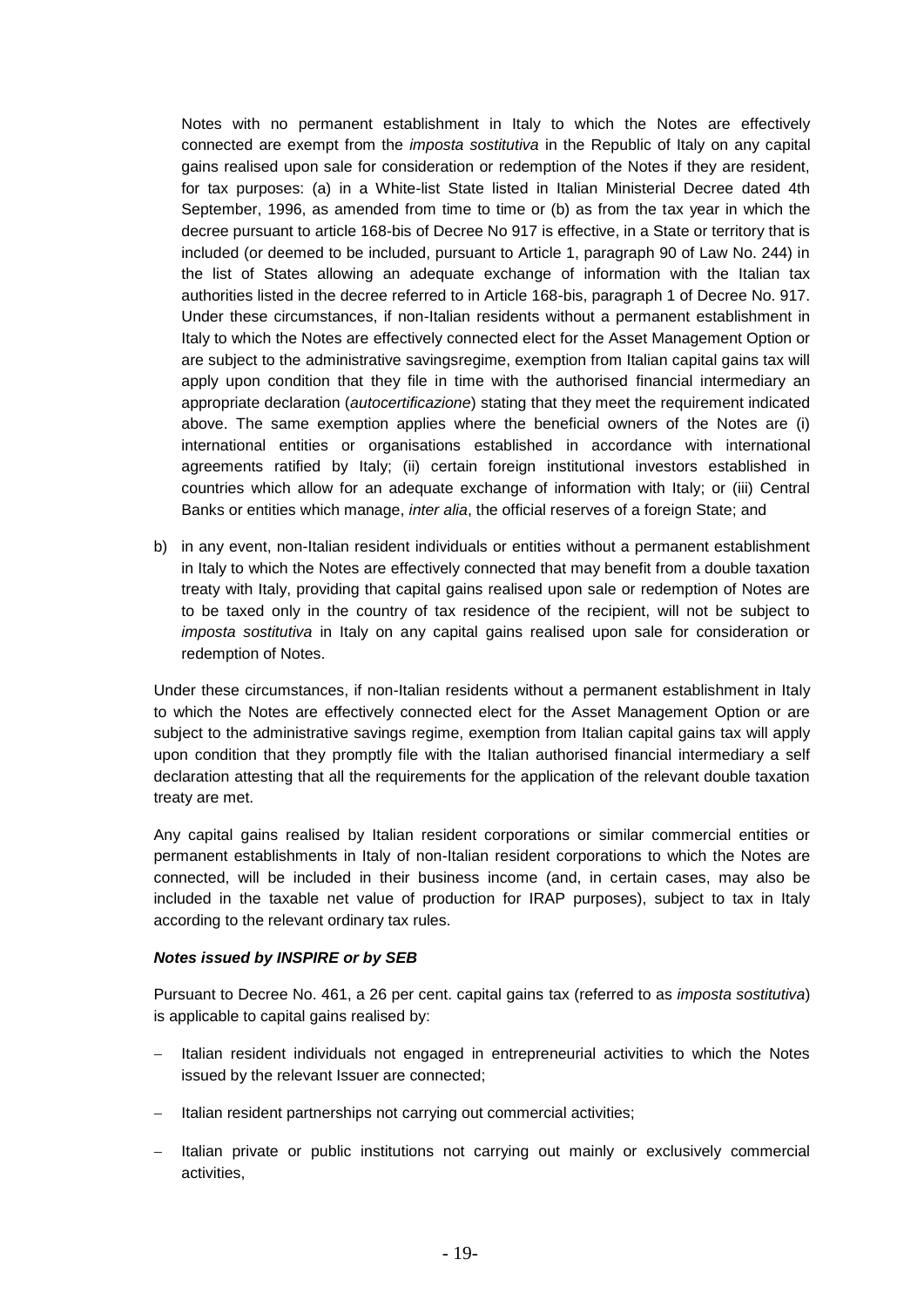on any sale or transfer for consideration of the Notes or redemption thereof.

Under the tax declaration regime, which is the standard regime for taxation of capital gains the 26 per cent. *imposta sostitutiva* on capital gains will be chargeable, on a cumulative basis, on all capital gains net of any relevant incurred capital losses pursuant to all investment transactions carried out during any given fiscal year. The capital gains realised in a year net of any relevant incurred capital losses must be detailed in the relevant annual tax return to be filed with Italian tax authorities and *imposta sostitutiva* must be paid on such capital gains together with any balance income tax due for the relevant tax year. Capital losses in excess of capital gains may be carried forward against capital gains of the same kind for up to the fourth subsequent fiscal year. Pursuant to Decree No. 66, capital losses may be carried forward to be offset against capital gains of the same nature realised after 30 June 2014 for an overall amount of: (i) 48.08 per cent. of the relevant capital losses realised before 1 January 2012; (ii) 76.92 per cent. of the capital losses realised from 1 January 2012 to 30 June 2014.

Alternatively to the tax declaration regime, holders of the Notes who are:

- Italian resident individuals not engaged in entrepreneurial activities to which the Notes are connected,
- Italian resident partnerships not carrying out commercial activities,
- Italian private or public institutions not carrying out mainly or exclusively commercial activities,

may elect to pay *imposta sostitutiva* separately on capital gains realised on each sale or transfer or redemption of the Notes. Such separate taxation of capital gains is allowed subject to (i) the Notes being deposited with banks, SIMs and any other Italian qualified intermediary (or permanent establishment in Italy of foreign intermediary) and (ii) an express election for the administrative savings regime being made in writing in due time by the relevant holder of the Notes. The intermediary is responsible for accounting for *imposta sostitutiva* in respect of capital gains realised on each sale or transfer or redemption of the Notes, as well as on capital gains realised as at revocation of its mandate, net of any relevant incurred capital losses, and is required to pay the relevant amount to the Italian tax authorities on behalf of the holder of the Notes, deducting a corresponding amount from proceeds to be credited to the holder of the Notes. Where a sale or transfer or redemption of the Notes results in a capital loss, the intermediary is entitled to deduct such loss from gains of the same kind subsequently realised on assets held by the holder of the Notes within the same relationship of deposit in the same tax year or in the following tax years up to the fourth. Pursuant to Decree No. 66, capital losses may be carried forward to be offset against capital gains of the same nature realised after 30 June 2014 for an overall amount of: (i) 48.08 per cent. of the relevant capital losses realised before 1 January 2012; (ii) 76.92 per cent. of the capital losses realised from 1 January 2012 to 30 June 2014. Under the administrative savings regime, the realised capital gain is not required to be included in the annual income tax return of the Noteholder and the Noteholder remains anonymous.

If the Notes are part of a portfolio managed in a regime of Asset Management Option by an Italian asset management company or an authorised intermediary the capital gains realised upon sale, transfer or redemption of the Notes will not be subject to 26 per cent. *imposta sostitutiva* on capital gains but will contribute to determine the annual accrued appreciation of the managed portfolio, subject to the Asset Management Tax. Any depreciation of the managed portfolio accrued at year end may be carried forward against appreciation accrued in each of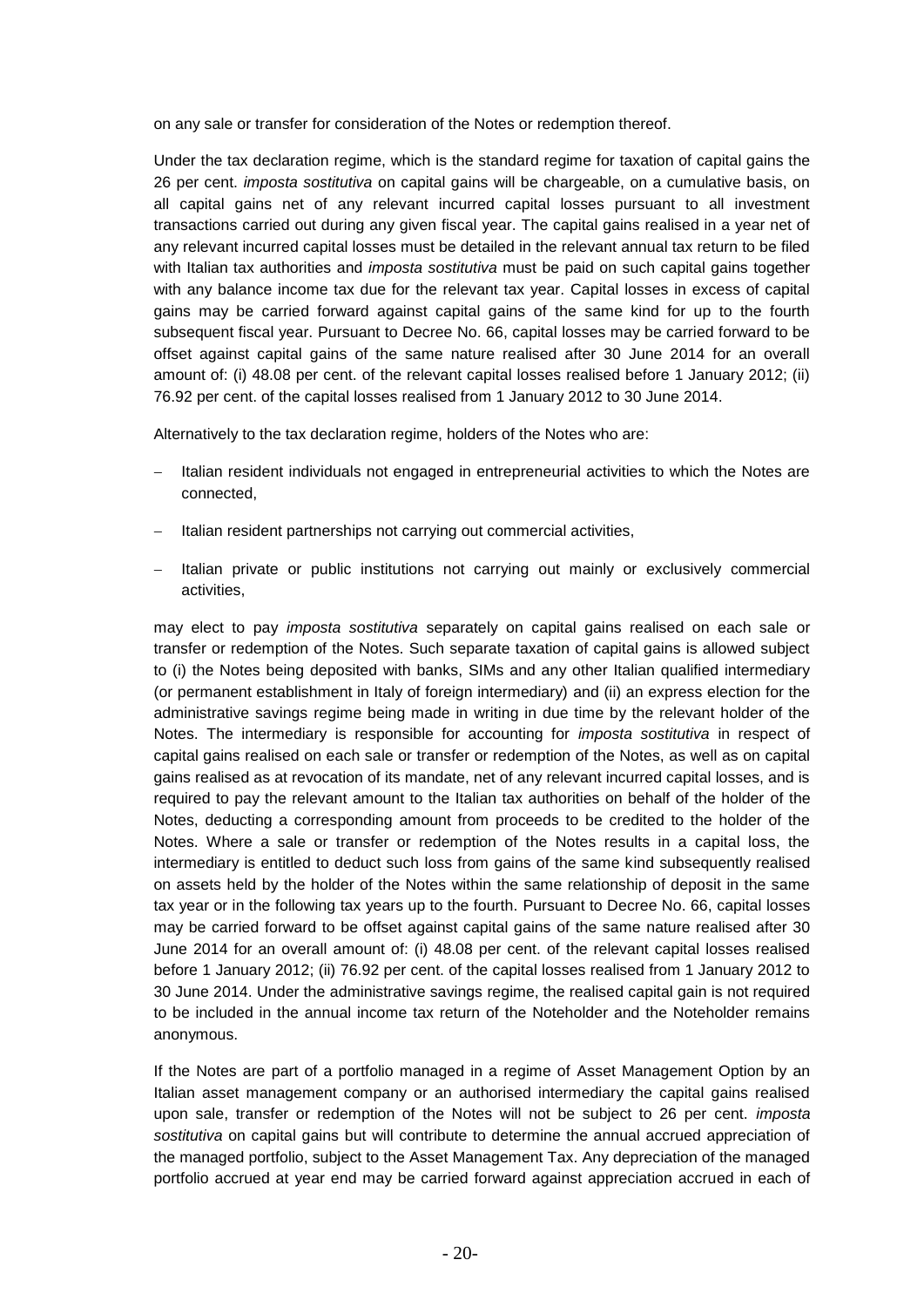the following years up to the fourth. Pursuant to Decree No. 66, depreciations of the managed assets may be carried forward to be offset against any subsequent increase in value accrued as of 1 July 2014 for an overall amount of: (i) 48.08 per cent. of the relevant depreciations in value registered before 1 January 2012; (ii) 76.92 per cent. of the depreciations in value registered from 1 January 2012 to 30 June 2014. Also under the Asset Management Option the realised capital gain is not required to be included in the annual income tax return of the Noteholder and the Noteholder, remains anonymous.

In the case of Notes held by Funds and SICAVs, capital gains on Notes contribute to determinate the increase in value of the managed assets of the Funds or SICAVs accrued at the end of each tax year. Funds and SICAVs will not be subject to taxation on such increase, but the Collective Investment Fund Substitute Tax will apply, in certain circumstances, to distributions made in favour of unitholders or shareholders, subject to the Collective Investment Fund Substitute Tax. A withholding tax of 20 per cent. is levied on proceeds accrued up to 30 June 2014 and received by certain categories of unitholders or shareholders upon redemption or disposal of the units or shares.

Where a Noteholder is an Italian resident real estate investment fund, to which the provisions of Law Decree No. 351 of 25th September, 2001, as subsequently amended, apply, or a SICAF, capital gains realised will be subject neither to *imposta sostitutiva* nor to any other income tax in the hands of the real estate investment fund or SICAF. The income of the real estate fund or of the SICAF is subject to tax, in the hands of the unitholder, depending on the status and percentage of participation, or, when earned by the fund, through distribution and/or upon redemption or disposal of the units.

Any capital gains realised by a Noteholder who is an Italian pension fund (subject to the regime provided for by article 17 of the Italian Legislative Decree No. 252 of 5 December 2005) will be included in the result of the relevant portfolio accrued at the end of the tax period, to be subject to the Pension Fund Tax. The Pension Fund Tax has been increased to 11.5 per cent. for fiscal year 2014, pursuant to Decree No. 66.

The 26 per cent. *imposta sostitutiva* on capital gains may in certain circumstances be payable on any capital gains realised upon sale, transfer or redemption of the Notes by non-Italian resident individuals and corporations without a permanent establishment in Italy to which the Notes are effectively connected, if the Notes are held in Italy. However, the same exemptions illustrated under the section "*Capital gains – Notes issued by Intesa Sanpaolo*" apply to the benefit of non-Italian residents if capital gains on the Notes might become taxable due to the holding of the Notes in Italy.

Any capital gains realised by Italian resident corporations or similar commercial entities or permanent establishments in Italy of non-Italian resident corporations to which the Notes are connected, will be included in their business income (and, in certain cases, may also be included in the taxable net value of production for IRAP purposes), subject to tax in Italy according to the relevant ordinary tax rules.

# **Transfer Tax**

Following the repeal of the Italian transfer tax, contracts relating to the transfer of securities are subject to the registration tax as follows: (i) public deeds and notarised deeds are subject to fixed registration tax at rate of €200; (ii) private deeds are subject to registration tax only in case of use or voluntary registration.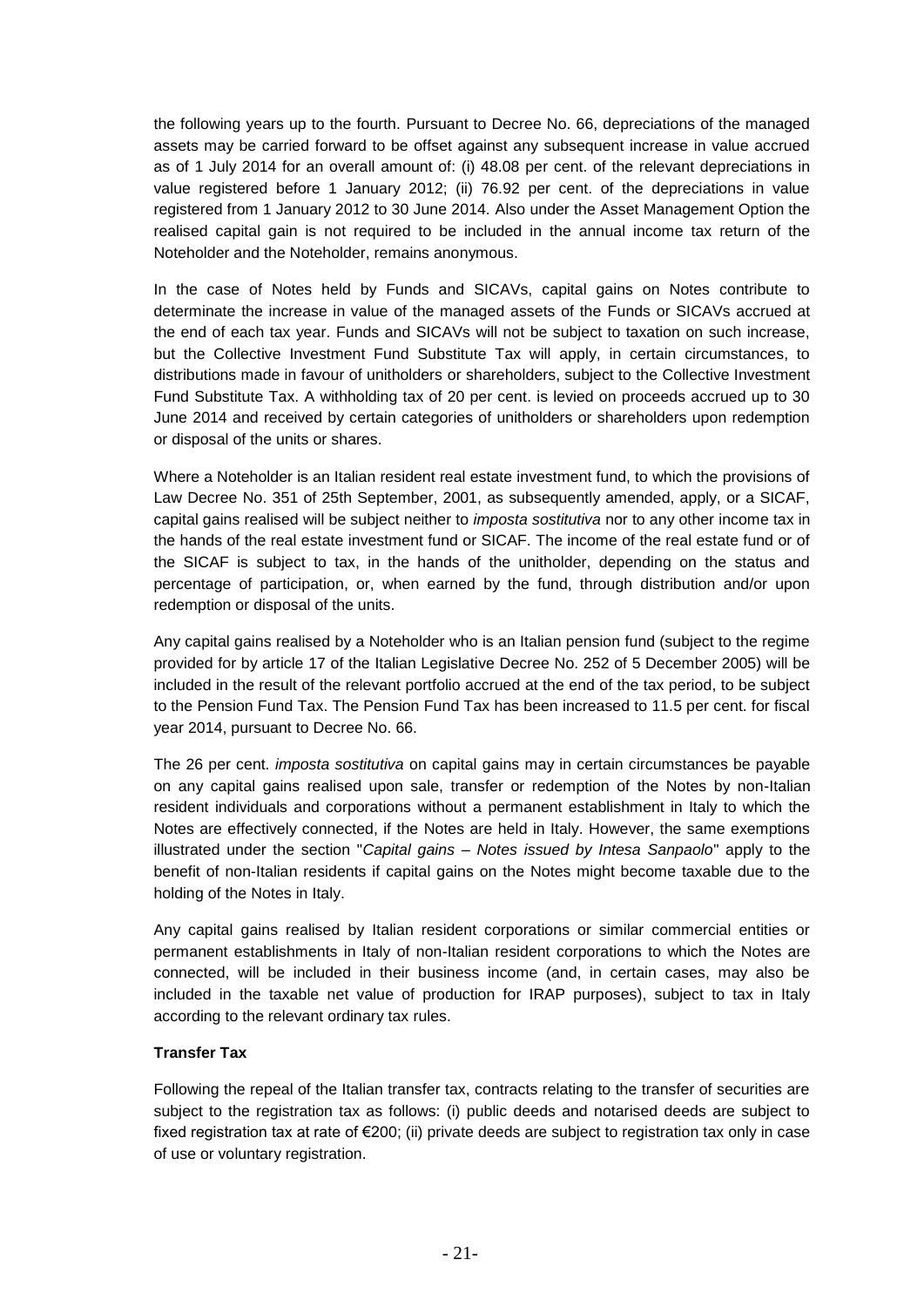# **Tax monitoring obligations**

Italian resident individuals, non commercial entities, non commercial partnerships and similar institutions are required to report in their yearly income tax return, according to Law Decree No. 167 of 28th June, 1990 converted into law by Law Decree No. 227 of 4th August, 1990, as amended by Law n. 98 of  $6<sup>th</sup>$  August, 2013 and subsequently amended by Law No. 50 of 28th March, 2014, for tax monitoring purposes:

- a) the amount of Notes issued by Intesa Sanpaolo held abroad during each tax year; and
- b) the amount of Notes, issued by INSPIRE or by SEB, held during each tax year.

The requirement applies also where the persons above, being not the direct holder of the financial instruments, are the actual owner of the instrument.

Furthermore, the above reporting requirement is not required to comply with respect to: (i) Notes deposited for management with qualified Italian financial intermediaries; (ii) contracts entered into through their intervention, upon condition that the items of income derived from the Notes have been subject to tax by the same intermediaries; or (iii) if the foreign investments are only composed by deposits and/or bank accounts and their aggregate value does not exceed a €10,000 threshold throughout the year.

# **Stamp duty**

Pursuant to Article 13 par. 2/ter of the tariff Part I attached to Presidential Decree No. 642 of 26 October 1972, a proportional stamp duty applies on an annual basis to any periodic reporting communications which may be sent by a financial intermediary to their clients in respect of any financial product and instrument (including the Notes), which may be deposited with such financial intermediary in Italy. The stamp duty applies at a rate of 0.2 per cent. and it cannot exceed € 14,000 for taxpayers which are not individuals. This stamp duty is determined on the basis of the market value or, if no market value figure is available, on the face value or redemption value, or in the case the face or redemption values cannot be determined, on the purchase value of the financial assets (including banking bonds, *obbligazioni* and capital adequacy financial instruments) held.

The statement is deemed to be sent at least once a year, even for instruments for which is not mandatory nor the deposit nor the release nor the drafting of the statement. In case of reporting periods of less than 12 months, the stamp duty is payable based on the period accounted.

Based on the wording of the law and the implementing decree issued by the Italian Ministry of Economy on 24 May 2012, the stamp duty applies to any investor who is a client (as defined in the regulations issued by the Bank of Italy on 9 February 2011) of an entity that exercises in any form a banking, financial or insurance activity within the Italian territory.

# **Wealth tax on financial assets deposited abroad**

According to Article 19 of Decree No. 201 of 6 December 2011, Italian resident individuals holding financial assets – Including the Notes – outside of the Italian territory are required to pay in its own annual tax declaration a wealth tax at the rate of 0.2 per cent. This tax is calculated on the market value at the end of the relevant year or, if no market value figure is available, on the nominal value or redemption value, or in the case the face or redemption values cannot be determined, on the purchase value of any financial asset (including banking bonds, *obbligazioni* and capital adequacy financial instruments) held abroad by Italian resident